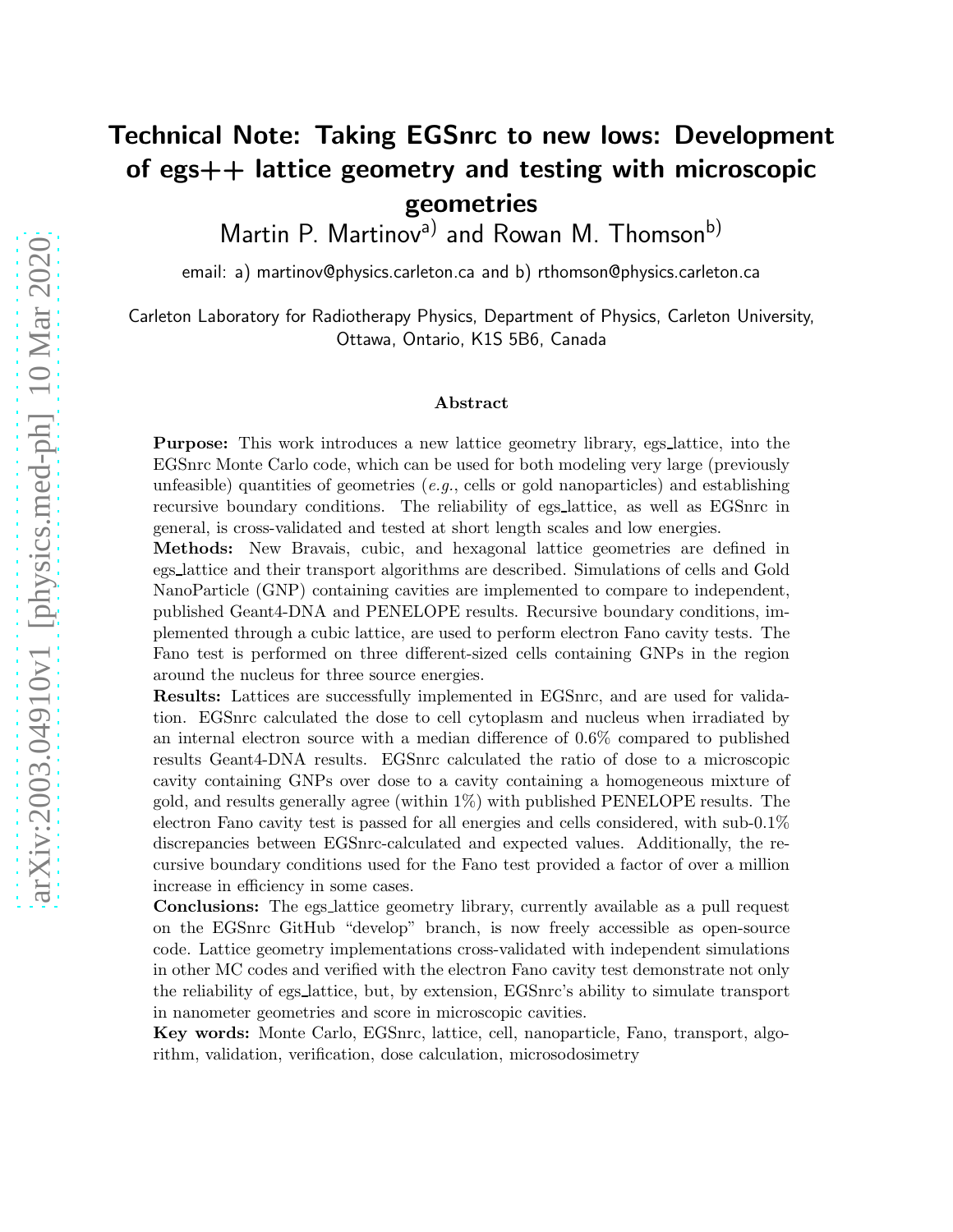# I. Introduction

Monte Carlo (MC) simulations involving many repeated geometric elements can present heavy computational burdens. Excessive memory requirements for storing information about each (repeated) geometric element may prevent execution of simulations. Further, boundary checking requirements during particle transport may lead to prohibitively long calculation times. Lattice geometries provide an alternate modeling approach that, depending on implementation, may enable less memory-intensive and time-consuming calculations. Recent reports involving lattice geometrics in MC simulations include discretely-modeled GNPs in a large volume using a cubic lattice of GNPs embedded in an otherwise homogeneous water or tissue phantom<sup>[1](#page-17-0)[–5](#page-18-0)</sup> for various scenarios. Cai *et al*<sup>[6](#page-18-1)</sup> have implemented a hexagonal lattice of GNPs in a cell. In general, the description of the implementation of the lattice within particular MC codes is limited and varies between publications.

This technical note introduces egs lattice, a new egs  $++$  geometry library that allows for modeling of Bravais, cubic, and hexagonal lattices in the EGSnrc MC code. We describe in detail the algorithms behind the cubic lattice geometry used in previous work,<sup>[7](#page-18-2)</sup> as well as a more general Bravais lattice and a more complex hexagonal close-packed lattice. The egs lattice geometry library is currently freely-available as a pull request on the EGSnrc GitHub distribution ("develop" branch). The lattices can be used for modeling of infinitelyrepeating geometries or establishing recursive boundary conditions. The lattice geometries allow for modeling of very large numbers of geometries (such as cells or gold nanoparticles in a tumor), significantly increasing EGSnrc's performance when modeling systems with very short length scale structures.

The EGSnrc MC code has been a gold standard for many medical physics applications, such as metrology,<sup>[8](#page-18-3)</sup> though is mostly used in the context of MV energy irradiations looking at voxelized centimeter and millimeter-scale geometries. As such, much of the EGSnrc testing and validation has been performed for patient-scale phantoms or is specific to ion chamber simulations.<sup>[9](#page-18-4)[–12](#page-18-5)</sup> EGSnrc has been used at short length scales as well, such as cell dosimetry,<sup>[13](#page-18-6)[–15](#page-19-0)</sup> nanofilm spectrometry,<sup>[16](#page-19-1)</sup> and microdosimetric studies.<sup>[17](#page-19-2)[–19](#page-19-3)</sup> However, the validation of EGSnrc in these works is typically focused on the specific scenarios considered. This technical note, introducing the egs lattice geometry library, provides an opportunity to validate not only the new egs lattice geometry, but EGSnrc's ability to score and perform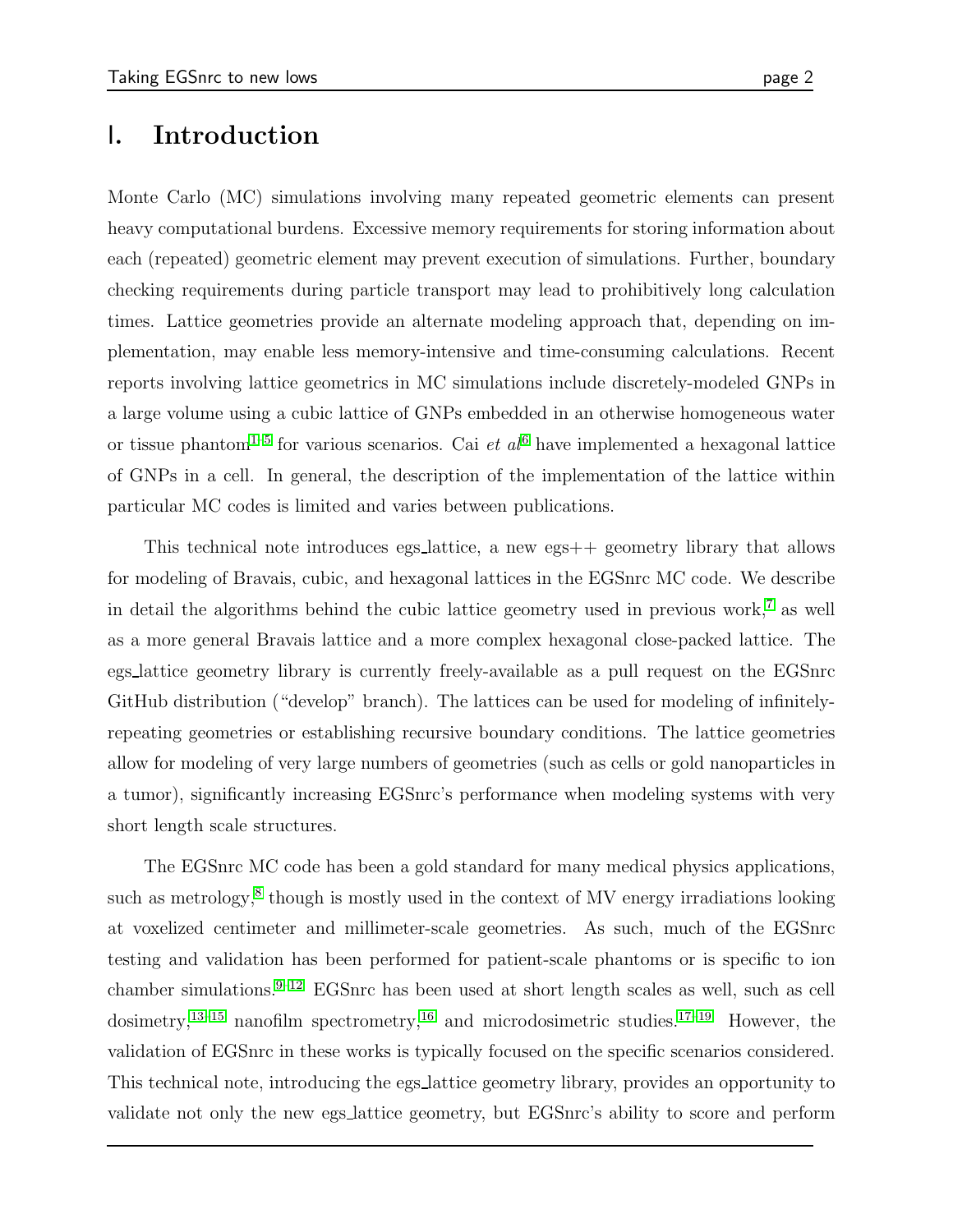transport on short length scales on a more general level.

Several different scenarios are simulated to cross-validate and test EGSnrc, as well as the egs lattice geometry. Cellular dosimetry in a Medical Internal Radiation Dosimetry scenario is performed and compared with published Geant4-DNA results:<sup>[20](#page-19-4)</sup> S-values are computed for four different source/target configurations. The ratio of dose to the tissue in the presence of a lattice of GNPs divided by dose to an equivalent gold-tissue mixture is computed and compared with published PENELOPE results.<sup>[21](#page-19-5)</sup> Ratios are computed for three different energies, gold concentrations and GNP sizes.

EGSnrc is further verified with the electron Fano cavity test.[22](#page-19-6) The Fano test, based on Fano's theorem,<sup>[23](#page-19-7)</sup> is considered fundamental to validate MC codes of radiation transport, as it sets up a scenario in which dose calculations can be benchmarked against an analytical dose expression. Thus, the Fano cavity test provides an additional check on EGSnrc's ability to model transport through complex geometries, independent of other MC work. A cell containing a hexagonal lattice of GNPs near its nucleus is placed in a box with recursive boundaries (formed using cubic lattice) is tested to ensure the calculated dose is within 0.1% of the predicted dose, a threshold for EGSnrc established previously on ionization chambers.[9,](#page-18-4) [24](#page-19-8)

# II. Methods

MC simulations are carried out using  $EGSnc^{25}$  $EGSnc^{25}$  $EGSnc^{25}$  with the egspp class library,<sup>[26](#page-20-0)</sup> pulled from commit 822ec3a of the EGSnrc GitHub develop branch. A modified version of egs\_chamber,<sup>[27](#page-20-1)</sup> with the ability to score energy-deposition in multiple regions, is used for all simulations.

Default transport parameters for EGSnrc are used with the following exceptions: pair angular sampling is turned off, Rayleigh scattering is turned on, and electron impact ionization is turned on (using the default Electron Impact Ionization, EII, option). Bremsstrahlung events and photon interactions use NRC and XCOM cross section data,<sup>[28](#page-20-2)</sup> respectively. In addition to the  $K$ - and  $L$ -shells explicitly, the compiler option to model  $M$ - and  $N$ -shell transitions explicitly as well is used. Particle transport is modeled down to 1 keV kinetic energy. All media used in the MC simulations are either gold, water, ICRU four-component tissue (10.1% hydrogen, 11.1% carbon, 2.6% nitrogen, and 76.2% oxygen by mass<sup>[29](#page-20-3)</sup>), or a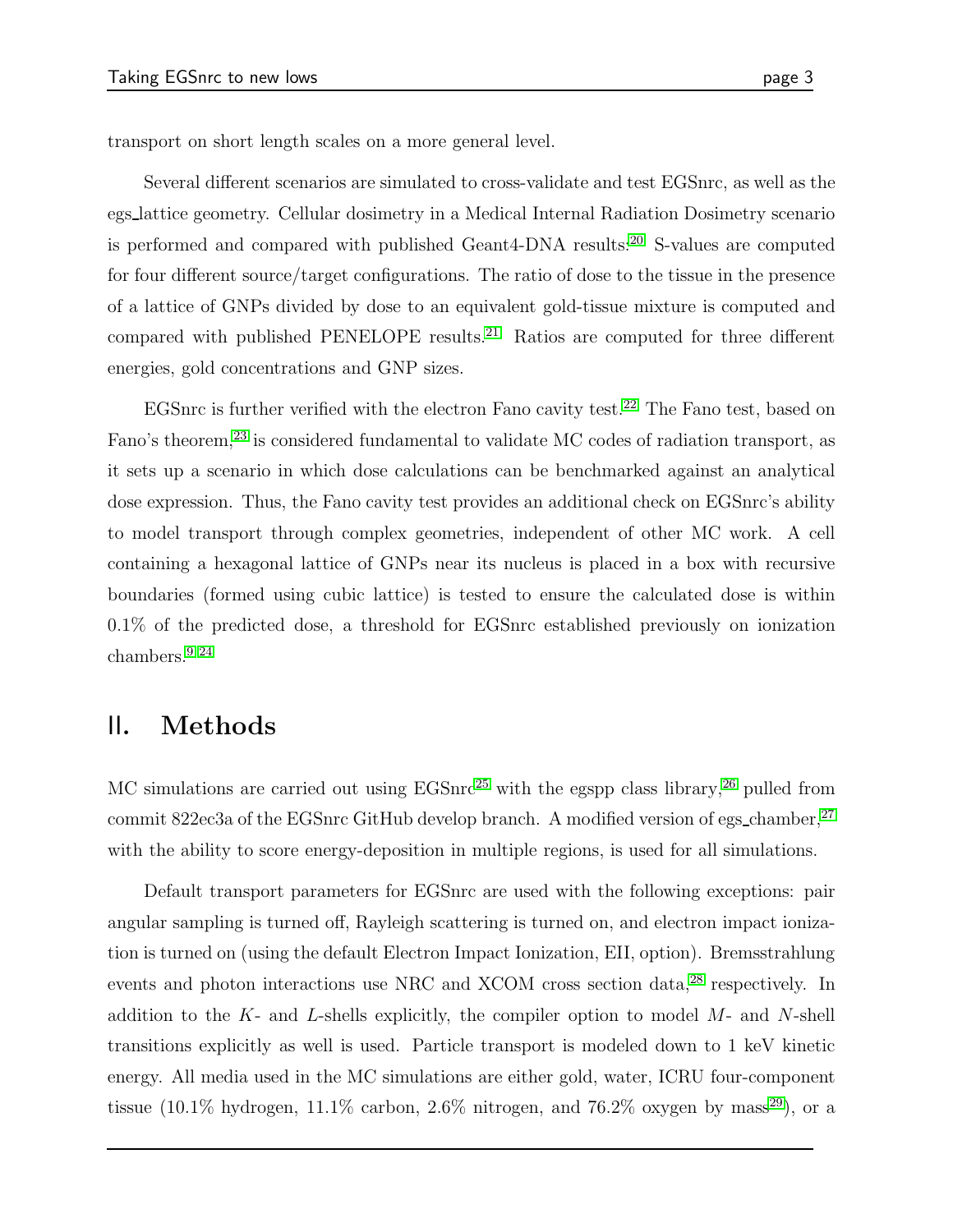homogeneous blend of gold with tissue or water.

### II.A. Lattice geometry implementation in EGSnrc

Traditionally, EGSnrc only comes with a repeater-type geometry class library,<sup>[26](#page-20-0)</sup> which is difficult to use and has many limitations (especially when repeating in three dimensions). A lattice geometry class library is created to allow for modeling of Bravais, cubic, or hexagonal close-packed lattices that overcome many of the repeater class limitations. The lattice geometries only store two unique geometries in memory, the geometry in which the lattice is embedded and the geometry defined at each lattice position; this modeling approach is limited in that one must score in all geometries in the lattice at once (or none), but the approach can accommodate an arbitrary number of geometries, e.g., handling the modeling of trillions of geometries as ably as ten. This subsection describes the implementations of the egs lattice geometry in EGSnrc.

The lattice geometry takes a predefined geometry, referred to as the 'subgeometry', and places it at points defined by a Bravais lattice<sup>[30](#page-20-4)</sup> within a chosen region of another geometry, referred to as the 'holder'. A vector representing a point (at which the center of the subgeometry would be placed) along a Bravais lattice is defined as

$$
\vec{r}(i,j,k) = ia_x \hat{x} + ja_y \hat{y} + ka_z \hat{z}
$$
\n(1)

where  $a_x, a_y, a_z \in \mathbb{R}$  and  $i, j, k \in \mathbb{Z}$ . The same instance of the subgeometry is placed at all possible positions  $\vec{r}$  within a region of the holder, *i.e.*, dose to all subgeometries is scored at once. The lattice geometries provide substantial reductions in memory use (only one subgeometry is stored in memory) and radiation transport time (only transport through subgeometries positioned near the photon or electron path) compared to a simulation in which each subgeometry would be modeled explicitly.

The same subgeometry repeats in each of the  $x, y$ , and  $z$  directions with the same spacing  $a_x$ ,  $a_y$ , and  $a_z$  (respectively) around a subgeometry defined at the origin (Fig. [1](#page-5-0) Fig 1 shows a cubic lattice with  $a_x$ ,  $a_y$ , and  $a_z$  set to a single value a). In EGSnrc, there are three primary functions for particle transport:

is Where() gets passed a position  $[x,y,z]$  and returns the geometry region in which that point lies. In the case of the lattice, when the point is in a holder region that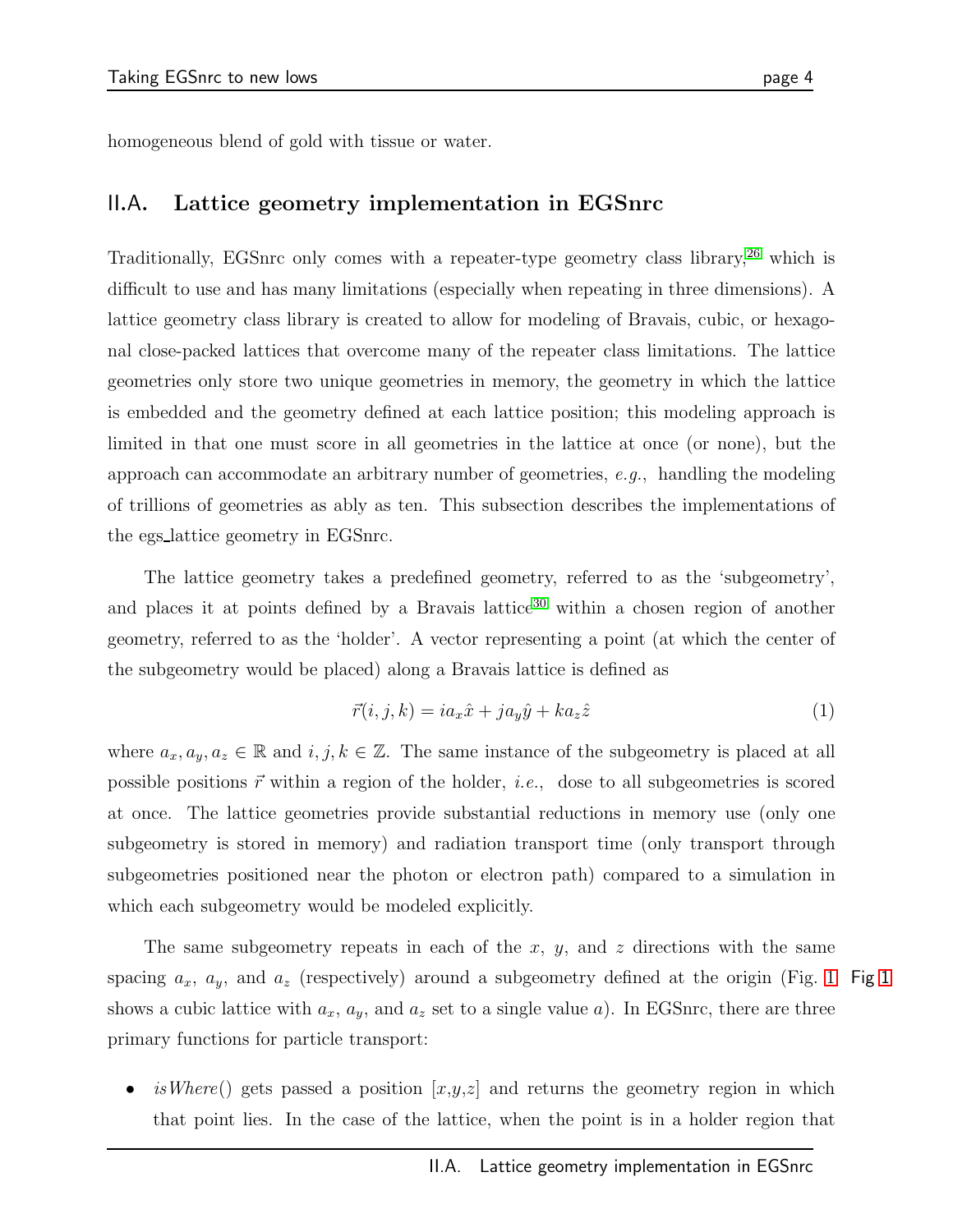contains subgeometries, the subgeometry is placed at the nearest lattice position to that point (*i.e.*,  $[a_x \cdot \text{round}(x/a), a_y \cdot \text{round}(y/a_y), a_z \cdot \text{round}(z/a_z)]$ ) and the *isWhere*() of the subgeometry is invoked. If the  $[x,y,z]$  is within the subgeometry, then the subgeometry is Where() call is returned otherwise the holder is Where() is returned.

- *hownear*() returns the distance to the closest boundary from a position  $[x,y,z]$ . When invoked in the subgeometry or holder geometry regions not containing the lattice, it invokes those geometries' native *hownear* () calls. Otherwise, the subgeometry is placed at the eight nearest lattice positions to that point (one index up or down from  $|x,y,z|$ ) which draw a rectangular prism enclosing  $[x,y,z]$ . The shortest hownear() call of the eight subgeometries and the holder is returned.
- *howfar*() is a function which, in brief, takes a (particle's) position  $[x,y,z]$ , direction of motion  $[p,q,r]$ , and distance it would travel in the medium, and then calculates if the distance fits in the invoked region or how far the particle would travel in the region before leaving. As in the *hownear* () case, when invoked in the subgeometry or holder geometry regions not containing the lattice, it invokes those geometries' native *howfar*() calls. If the call is in the holder region with subgeometries, the algorithm draws the track from the start position until it travels the full distance or leaves the holder region. At every point that the track intersects with planes defined at  $x = n \cdot \frac{a_x}{2}$ ,  $y=n\cdot\frac{a_y}{2}$  $\frac{a_{2}}{2}$ , and  $z = n \cdot \frac{a_{z}}{2}$  as well as the starting and ending track positions, a point on the track is marked (Fig. [2\)](#page-5-1). For each marked point along the track (ordered from start Fig [2](#page-5-1) to end), the subgeometry is placed at the nearest lattice position to that point and howfar() is invoked for that subgeometry. The algorithm stops iterating if there is an intersection with a subgeometry or returns the  $howfar()$  of the holder if no intersections are found.

This boundary crossing algorithm is exact if the subgeometries are centered at their lattice positions and if any radial asymmetries in the subgeometry boundary are not larger than a quarter of the center-to-center distance between subgeometries. Any implementation in this work only uses subgeometries with spherically symmetric boundaries.

Using much of the above Bravais lattice architecture, a hexagonal close-packed lattice is developed using four overlapping lattices defined above (Fig. [3\)](#page-6-0) to achieve a higher packing Fig [3](#page-6-0)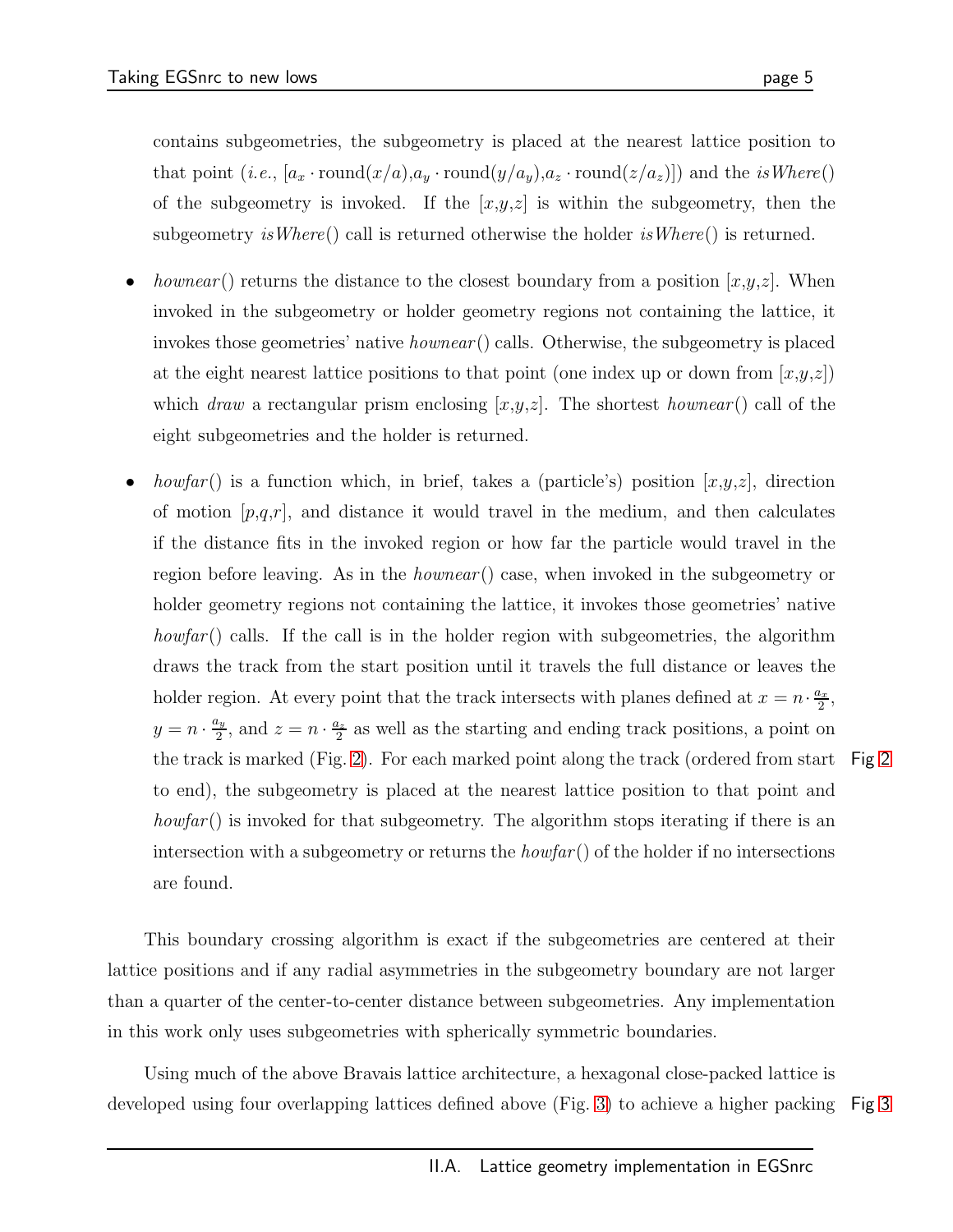<span id="page-5-0"></span>

<span id="page-5-1"></span>Figure 1: 2D cross-sectional diagram showing an arbitrary slice of a cubic lattice layer of spheres with center-to-center distance a.



Figure 2: Diagram depicting a 2D example of cubic lattice howfar() algorithm. The red line is the track for which *howfar*() is invoked and the green stars are the positions (checkpoints) at which the *howfar*() algorithm is called for the nearest subgeometry. The gold star is the first checkpoint that returns an intersection result from a subgeometry.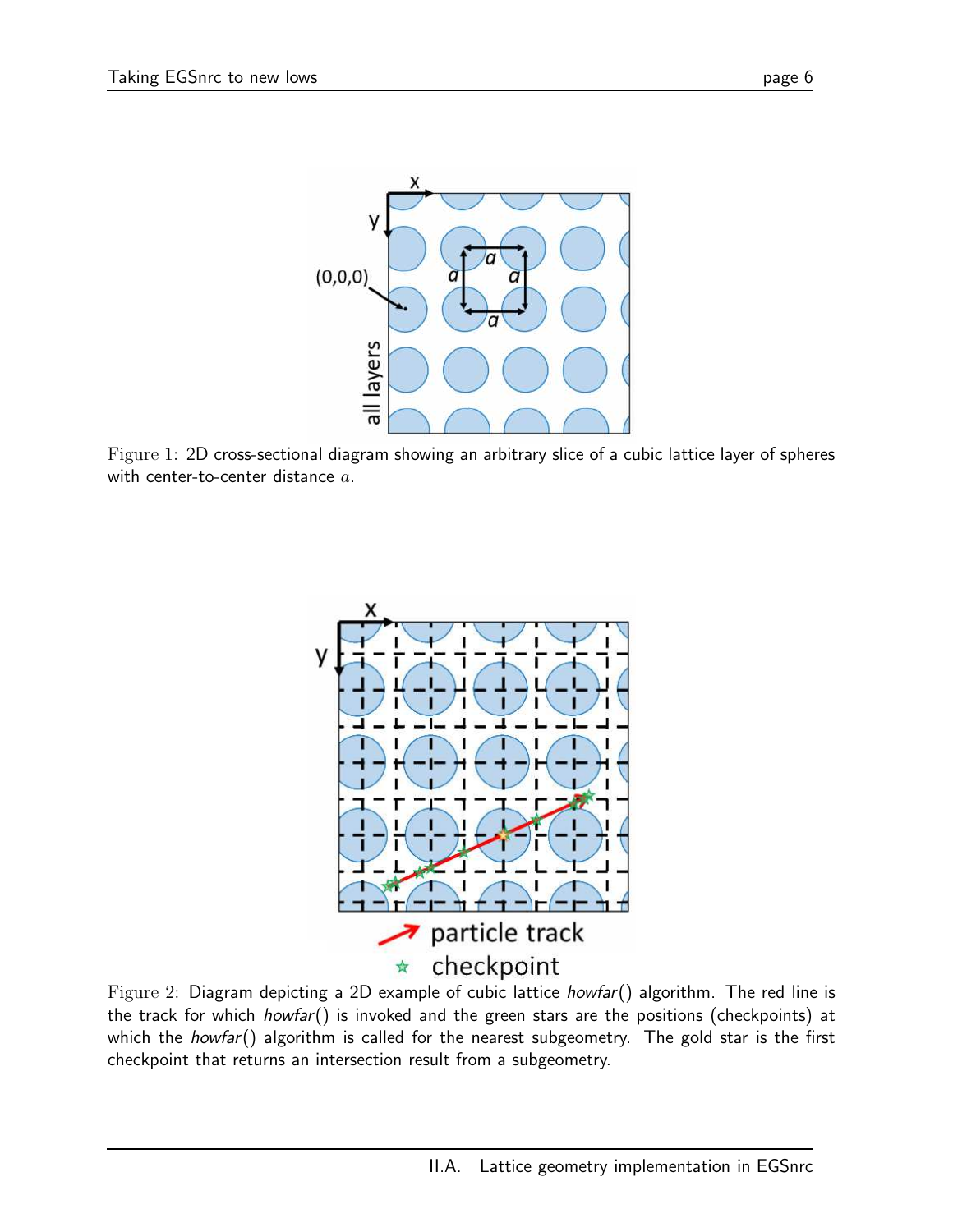density of subgeometries. The transport algorithms for the hexagonal lattice is an amalgamation of transport through one Bravais lattice  $(\vec{r_1})$  and three of its translations  $(\vec{r_2}, \vec{r_3})$ , and  $\vec{r_4}$ , defined as

<span id="page-6-1"></span>
$$
\begin{array}{rcl}\n\vec{r_1}(i,j,k) & = & i & a\hat{x} + j & \sqrt{3}a\hat{y} + k & \sqrt{3}a\hat{z} \\
\vec{r_2}(i,j,k) & = & (i+\frac{1}{2}) & a\hat{x} + (j+\frac{1}{2}) & \sqrt{3}a\hat{y} + k & \sqrt{3}a\hat{z} \\
\vec{r_3}(i,j,k) & = & i & a\hat{x} + (j+\frac{1}{4}) & \sqrt{3}a\hat{y} + (k+\frac{1}{2}) & \sqrt{3}a\hat{z} \\
\vec{r_4}(i,j,k) & = & (i+\frac{1}{2}) & a\hat{x} + (j-\frac{1}{4}) & \sqrt{3}a\hat{y} + (k+\frac{1}{2}) & \sqrt{3}a\hat{z}\n\end{array}\n\tag{2}
$$

<span id="page-6-0"></span>where  $a \in \mathbb{R}$  and  $i, j, k \in \mathbb{Z}$ , with changed is Where, howfar(), and hownear() implementations which check against all four lattices at once to improve efficiency.



Figure 3: 2D cross-sectional diagram showing an arbitrary slice of two hexagonal lattice layers of spheres with center-to-center distance  $a$ . The four different Bravais lattices defined by equation [\(2\)](#page-6-1) are shaded/outlined separately for clarity.

### II.B. Cross-validation of EGSnrc

### II.B.1. Scoring dose in cellular geometries

EGSnrc's ability to score dose to cellular sub-compartments  $(i.e.,$  nucleus and cytoplasm) is compared to the Geant4-DNA results of Šefl  $et$   $al.^{20}$  $al.^{20}$  $al.^{20}$  Medical Internal Radiation Dose (MIRD) S-value calculations are performed on a cell modeled as two concentric spheres, an inner nucleus and outer cytoplasm, with dimensions  $(r_{cell}, r_{nuc}) = (5, 4)$  µm, where the S-value is the dose absorbed by a target  $(i.e.,$  the nucleus, cytoplasm, or both) per activity per second of a specific source configuration. Isotropic, monoenergetic electron sources are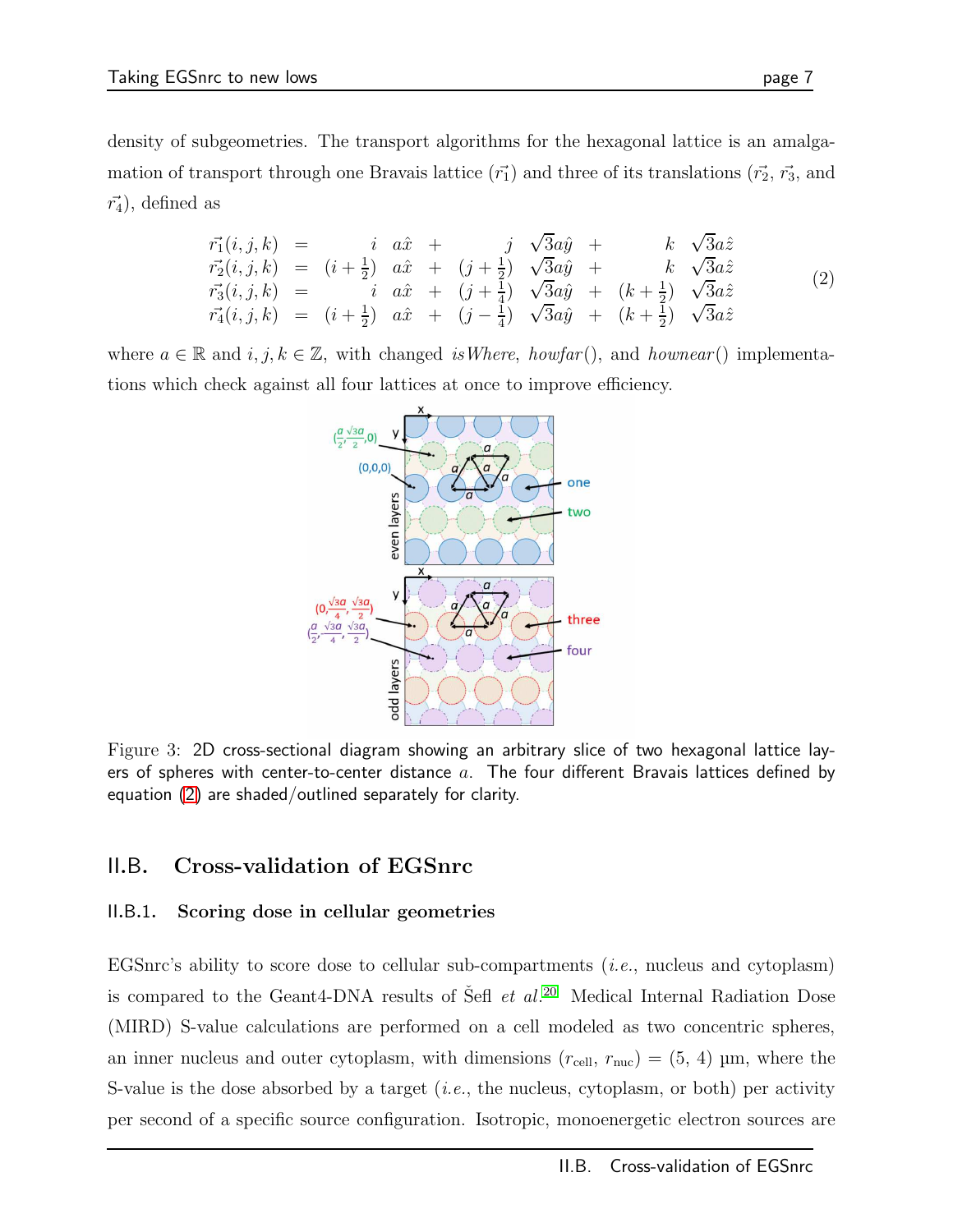<span id="page-7-0"></span>distributed in four different configurations: on the surface of the cell, throughout the entire cell, throughout only the cytoplasm or throughout only the nucleus. Doses to the nucleus and cytoplasm are scored for electron energies from 1 to 100 keV and are used to calculate S-values for four different scenarios. S-values are therefore equivalent to dose/history as the number of histories and electrons are the same. All cell compartments are modeled as liquid water. Four source/target scenarios, outlined in Fig. [4,](#page-7-0) are simulated and compared with calculations using Geant4-DNA. Each scenario is simulated to  $4 \times 10^9$  histories to achieve uncertainties below 0.01% for all but the near-zero dose cases.



Figure 4: Cross section diagram of the cell used for the S-value calculations (top) and the four scenarios (labeled as target←source) compared to Geant4-DNA.

### II.B.2. Simulation of nanometer geometries using a lattice

In previous work,<sup>[7](#page-18-2)</sup> the ratio of dose-to-tissue over dose to the homogeneous blend of tissue and gold were calculated using a cubic lattice and compared to results published by Koger and Kirkby, $21$  the EGSnrc and lattice geometry validation is continued here. Simulations where monoenergetic photons (20, 30, and 50 keV) irradiating one face of a cylinder containing GNPs in ICRU 4-component tissue<sup>[29](#page-20-3)</sup> (concentrations of 5, 10, and 20 mg of gold per g of tissue, shortened to  $mg/g$ ) are performed. The cylinder is (150 µm radius, 200 µm long) with a smaller cylinder (100 µm radius, 100 µm long) located at the center of the larger cylinder used for scoring. This work is a follow-up to validation in one previous work,<sup>[7](#page-18-2)</sup> where a more detailed description of these simulations can be found<sup>[7](#page-18-2)</sup> (Sec. II.A and III.A). In addition to the 20 and 100 nm diameter GNP values calculated previously, 50 nm GNPs are also investigated. These simulations are performed using a cubic and a hexagonal close-packed lattice (both with same number of GNPs), to ensure consistency.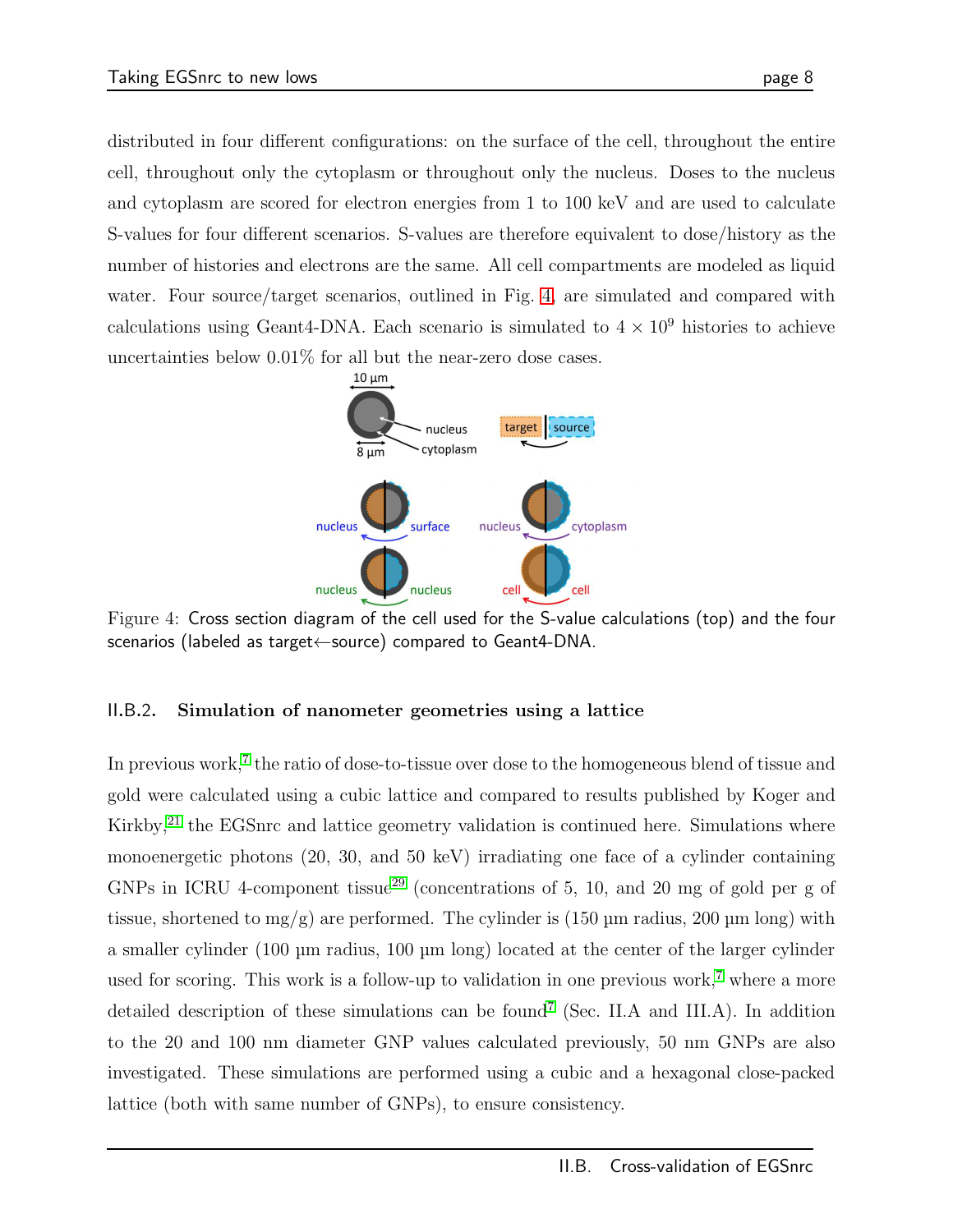### <span id="page-8-1"></span>II.C. Electron Fano cavity test

An electron Fano cavity test, based on work presented by Senpau and Andreo<sup>[31](#page-20-5)</sup> and Bouchard  $et\ al^{22}$  $et\ al^{22}$  $et\ al^{22}$  for testing transport in magnetic fields, is performed (with zero magnetic field) to test electron transport in EGSnrc. Three cells with a  $(r_{cell}, r_{nuc})$  of  $(5, 3)$   $\mu$ m,  $(7.35, 5)$   $\mu$ m, or (10, 8) µm with a hexagonal lattice of 19624, 52723, or 119826 GNPs (respectively) in a thin shell (Fig. [5\)](#page-9-0), a complex microscopic scale model used in other work,<sup>[32](#page-20-6)</sup> is used for Fig [5](#page-9-0) the test. The cell is placed in a small cube of tissue (side length 25 µm), with uniform material elemental composition (ICRU tissue), but non-uniform mass density (*i.e.*, GNPs are modeled as spheres of 19.32  $g/cm<sup>3</sup>$  density tissue with a density effect correction for nominal tissue density). An isotropic electron source is distributed throughout the cell and cube, generating a uniform number of electrons per unit mass everywhere  $(i.e., 19.32$  times as many electrons per unit volume in the GNPs as elsewhere). Recursive boundary conditions are established; if a particle crosses the x, y, or z boundaries of the cube, it is translated to the opposite boundary while maintaining its velocity. The recursive boundary condition is fulfilled by using the cell as the subgeometry in a cubic lattice with a center-to-center distance of 25 µm.

In Charged Particle Equilibrium (CPE) conditions, with the source used in this simulation, the dose per history calculation is very simple, *i.e.*,

<span id="page-8-0"></span>
$$
dose = \frac{electron\ energy \cdot number\ of\ electrons}{Fano\ cube\ mass}
$$
  

$$
\frac{dose}{history} = \frac{electron\ energy}{Fano\ cube\ mass}
$$
 (3)

because the number of histories is the number of generated electrons. Three cell sizes are tested:  $(r_{cell}, r_{nuc}) = (5, 3)$  µm,  $(7.35, 5)$  µm, and  $(10, 8)$  µm. Source energies of 20, 30, 50, 100, and 1000 keV are used and a gold concentration of 20 mg/g (25 nm GNP radius) is considered.

Simulations of a single cell in infinite tissue with no recursive boundary conditions are also performed to demonstrate the efficiency of using the cubic lattice for the Fano test. In these simulations, the cubic box in which particles are generated is replaced by a spherical source with a radius of two CSDA ranges  $(3.4 \mu m)$  to  $8.8 \mu m$  for 10 keV to 1 MeV energies)<sup>[33](#page-20-7)</sup> plus the cell cytoplasm radius to ensure CPE. Single cell and recursive boundary tests are run for  $10^9$  histories in most cases except for  $2 \times 10^9$  histories for the small cell at 30 keV,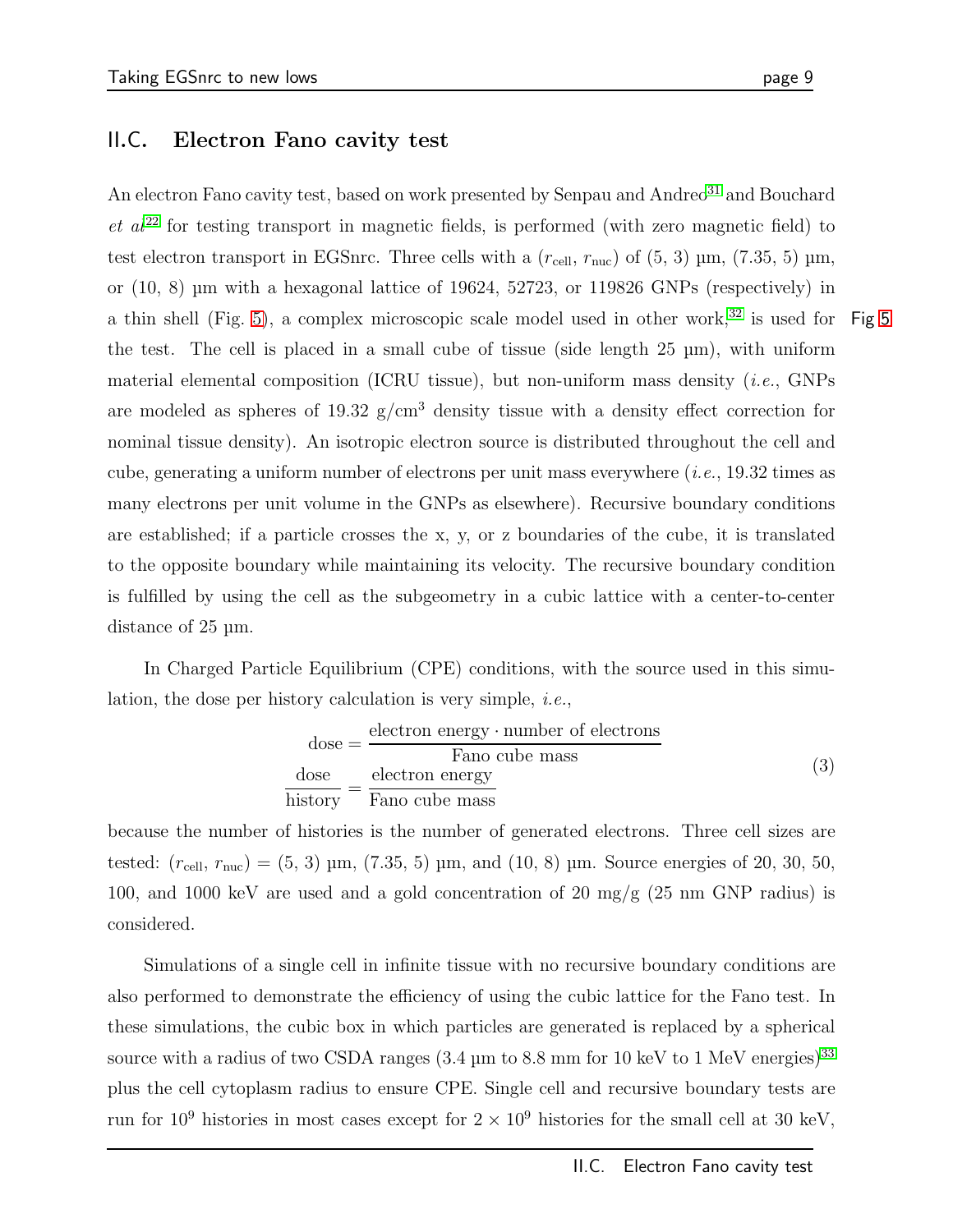

<span id="page-9-0"></span> $4\times10^9$  histories for the small cell at 20 keV, and  $10^8$  histories for all cells at 1 MeV.

Figure 5: EGSnrc-generated images, using application egs\_view, of a  $(r_{cell}, r_{nuc}) = (7.35, 5) \text{ µm}$ for a 20 mg/g gold concentration used in the electron Fano cavity tests. GNPs have a radius of 25 nm.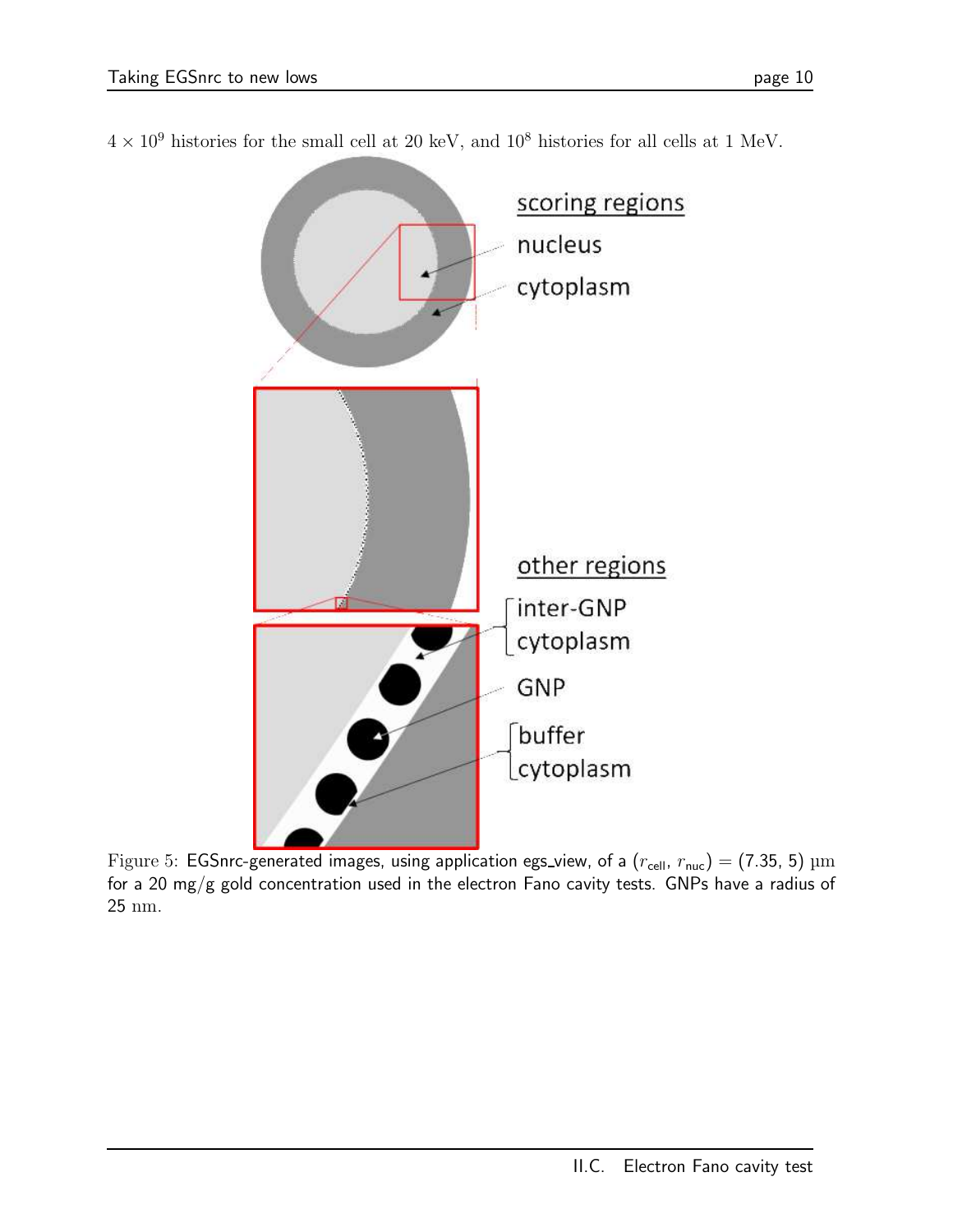### III. Results

### III.A. Cross-validation

### III.A.1. Scoring dose in cellular geometries

S-values calculations for four different scenarios are shown in Fig. [6](#page-11-0) and compared with Fig [6](#page-11-0) S-values computed by Sefl *et al*<sup>[20](#page-19-4)</sup> using Geant4-DNA. When comparing percent the absolute difference between the Geant4-DNA results with those using egs chamber, the majority of S-values agree to sub 1% levels. There are a few outliers (up to 3.7% difference) at 30 and 50 keV for most scenarios, as well as in the 18-22 keV energy range for the nucleus←cytoplasm scenario. Additionally, there are some larger percent differences at sub-10 keV energies when the source and target are not congruent for which S-values are low, e.g., at 6 keV our S-value (nucleus  $\leftarrow$  cytoplasm) is 0.361 which is 12% lower than the 0.404 value of Sefl *et al.* Overall, the percent absolute difference is  $1.6\%$  on average with a median difference of 0.57%, or 1.0% with a median of 0.40% when omitting nucleus←cytoplasm results. All statistics are calculated excluding sub-0.1 mGy/Bq/s S-values as the doses are very low with high uncertainty.

#### III.A.2. Simulation of nanometer geometries using a lattice

Table [1](#page-12-0) presents dose ratios (dose-to-tissue relative to dose to a homogeneous tissue-gold Table [1](#page-12-0) mixture) for various gold concentrations and source energies using a cubic lattice model for GNPs. While many values computed in the current work agree with the published values of Koger and Kirkby<sup>[21](#page-19-5)</sup> within the  $1\sigma$  statistical uncertainties indicated, most values agree within  $2\sigma$  uncertainties. There is a notable outlier in the 20 mg/g concentration of 50 nm GNPs at 50 keV conversion factors. It is of note that the Koger and Kirkby result in this case is much closer to unity than in the 10 or 5  $mg/g$  cases, which opposes the expected trend (more gold leads to larger discrepancy in models, which leads to conversion factors farther from unity) and is likely a statistical outlier.

Omitting the aforementioned data point, the largest percent difference observed is 2.5% for the 50 keV beam with 20 nm diameter GNPs having a concentration of 20 mg/g. The absolute difference between our results and those of Koger and Kirkby averaged over all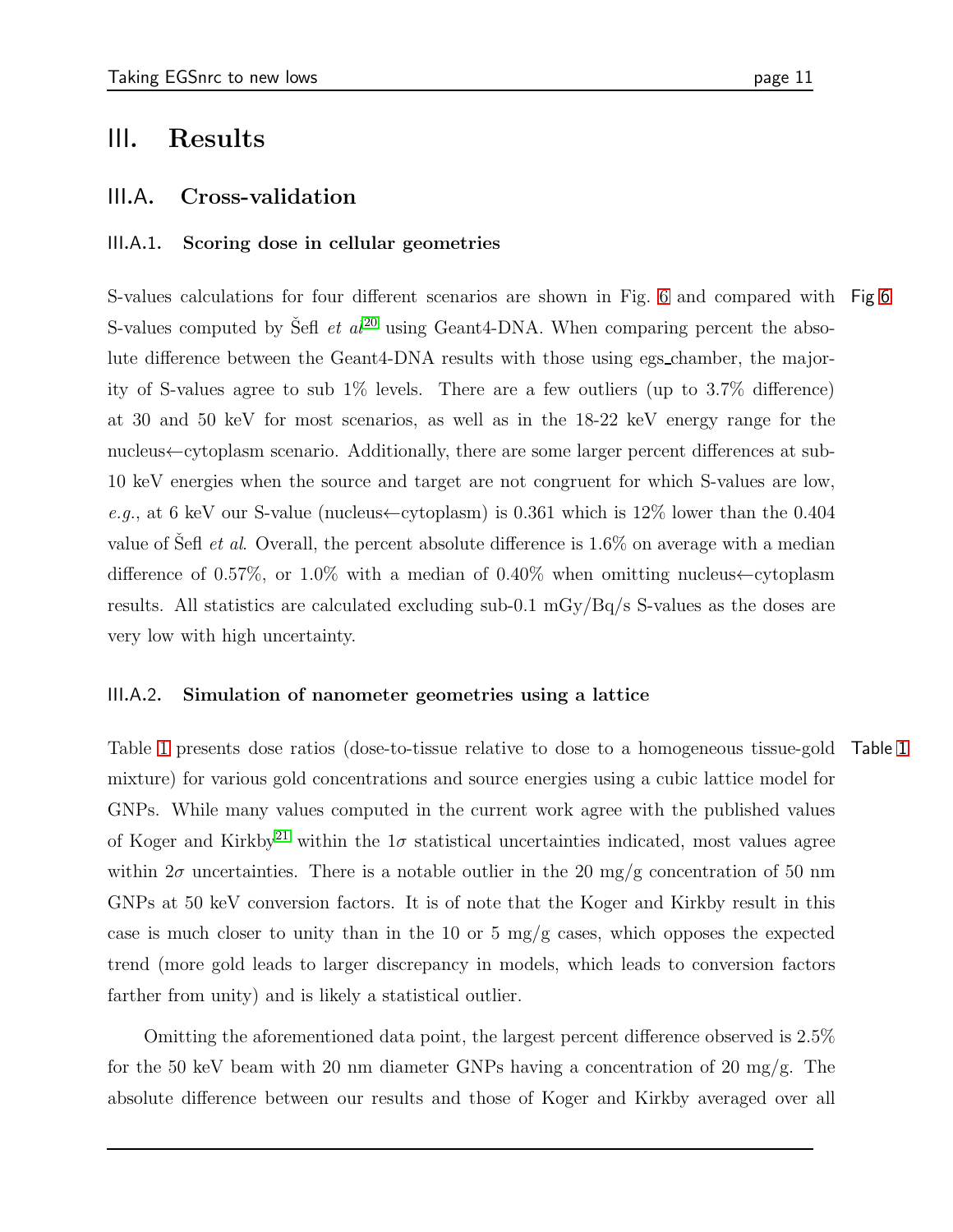<span id="page-11-0"></span>

Figure 6: S-values computed in egs\_chamber compared to values computed by Sefl  $et$   $al^{20}$  $al^{20}$  $al^{20}$  in Geant4-DNA for 4 different scenarios (target←source).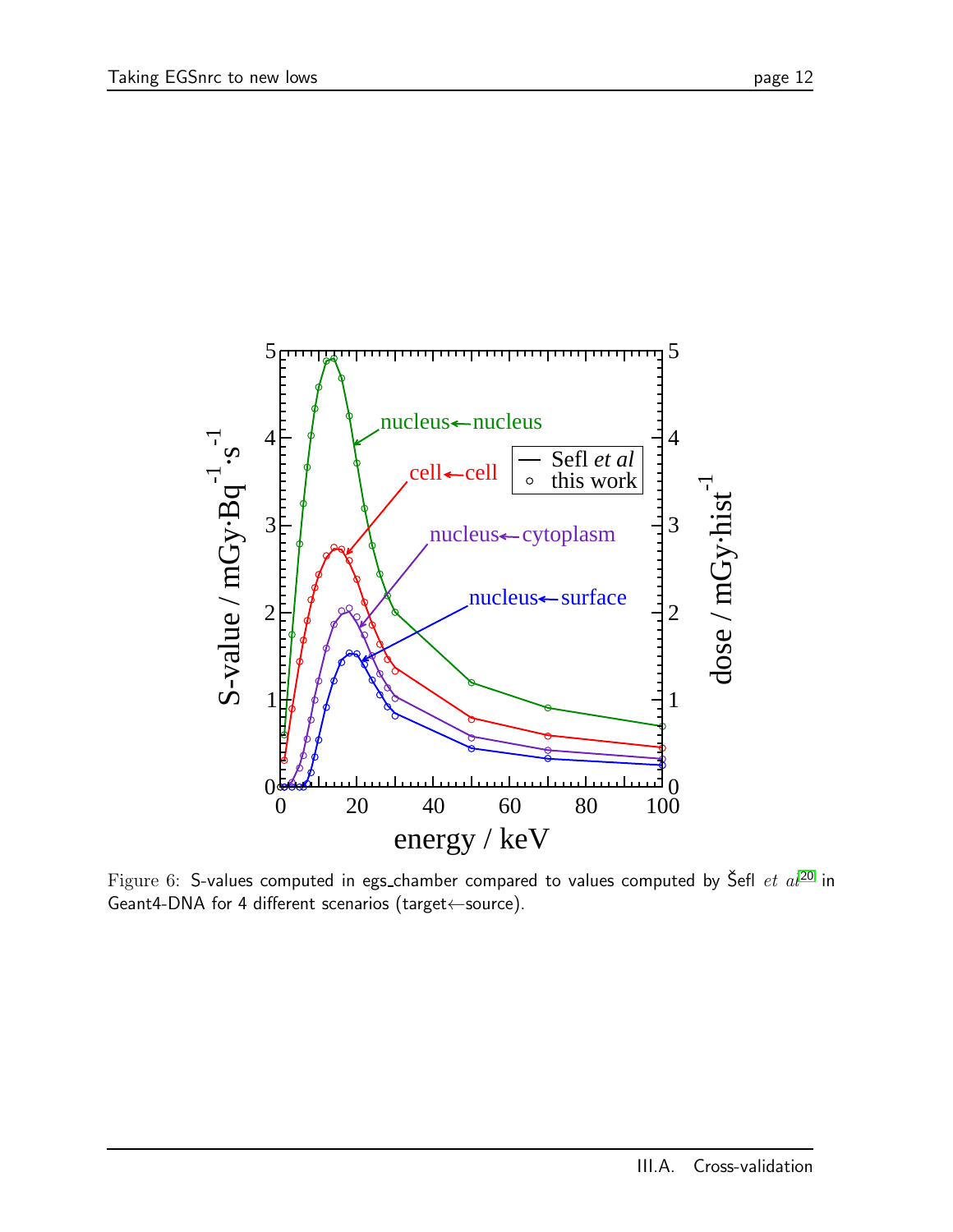source energies, GNP diameters, and gold concentrations (except 20 mg/g, 50 nm and 50 keV case) considered is 0.98%. Results generally agree within statistical uncertainties, with the average absolute difference divided by uncertainty being 0.99. Simulations repeated with larger cylindrical phantoms (radii of 200 or 300 µm rather than 150 µm, lengths of 300 or 400 µm rather than 200 µm) but with the same central scoring volume (radius 100 µm, length 100 µm) yield dose ratios in agreement within statistical uncertainties. The above statistics are all obtained using the cubic lattice results, but for all scenarios investigated, the hexagonal lattice agreed within statistical uncertainty. Thus, EGSnrc results computed using the cubic and hexagonal lattice are consistent, and results are in agreement with Koger and Kirkby's PENELOPE results.<sup>[21](#page-19-5)</sup>

<span id="page-12-0"></span>Table 1: Comparison of dose ratios (dose-to-tissue relative to dose-to-mixture of tissue and gold,  $i.e., \frac{D_{\text{tissue}}}{D_{\text{tissue}}}$  $\frac{D_{\rm tissue}}{D_{\rm mixture}})$  for 20, 50 and 100  $\rm nm$  diameter GNPs for the current work and the independent results of Koger and Kirkby calculated using PENELOPE.<sup>[21](#page-19-5)</sup> Statistical uncertainty (1 $\sigma$ ) on the final digit(s) is indicated in parentheses, e.g., 0.949 (6) means 0.949  $\pm$  0.006

| <b>GNP</b>                                         | en. | 20 nm diam. GNPs    |           | 50 nm diam. GNPs    |           |                     | 100 nm diam. GNPs |  |
|----------------------------------------------------|-----|---------------------|-----------|---------------------|-----------|---------------------|-------------------|--|
| conc.<br>$mg_{Au}$<br><i><u><b>Stissue</b></u></i> | keV | Koger and<br>Kirkby | This work | Koger and<br>Kirkby | This work | Koger and<br>Kirkby | This work         |  |
| 5                                                  | 20  | 0.949(6)            | 0.951(3)  | 0.920(7)            | 0.927(1)  | 0.951(3)            | 0.927(1)          |  |
|                                                    | 30  | 0.969(8)            | 0.963(5)  | 0.945(7)            | 0.948(3)  | 0.963(5)            | 0.948(3)          |  |
|                                                    | 50  | 0.984(12)           | 0.990(9)  | 0.967(10)           | 0.958(4)  | 0.990(9)            | 0.958(4)          |  |
| 10                                                 | 20  | 0.937(6)            | 0.926(2)  | 0.887(7)            | 0.891(1)  | 0.926(2)            | 0.891(1)          |  |
|                                                    | 30  | 0.950(8)            | 0.947(4)  | 0.929(7)            | 0.928(2)  | 0.947(4)            | 0.928(2)          |  |
|                                                    | 50  | 0.984(11)           | 0.968(8)  | 0.960(10)           | 0.941(4)  | 0.968(8)            | 0.941(4)          |  |
| 20                                                 | 20  | 0.917(7)            | 0.902(2)  | 0.866(7)            | 0.857(1)  | 0.902(2)            | 0.857(1)          |  |
|                                                    | 30  | 0.952(8)            | 0.939(3)  | 0.920(8)            | 0.906(2)  | 0.939(3)            | 0.906<br>(2)      |  |
|                                                    | 50  | 0.986(11)           | 0.961(6)  | 0.971(10)           | 0.920(3)  | 0.961(6)            | 0.920<br>(3)      |  |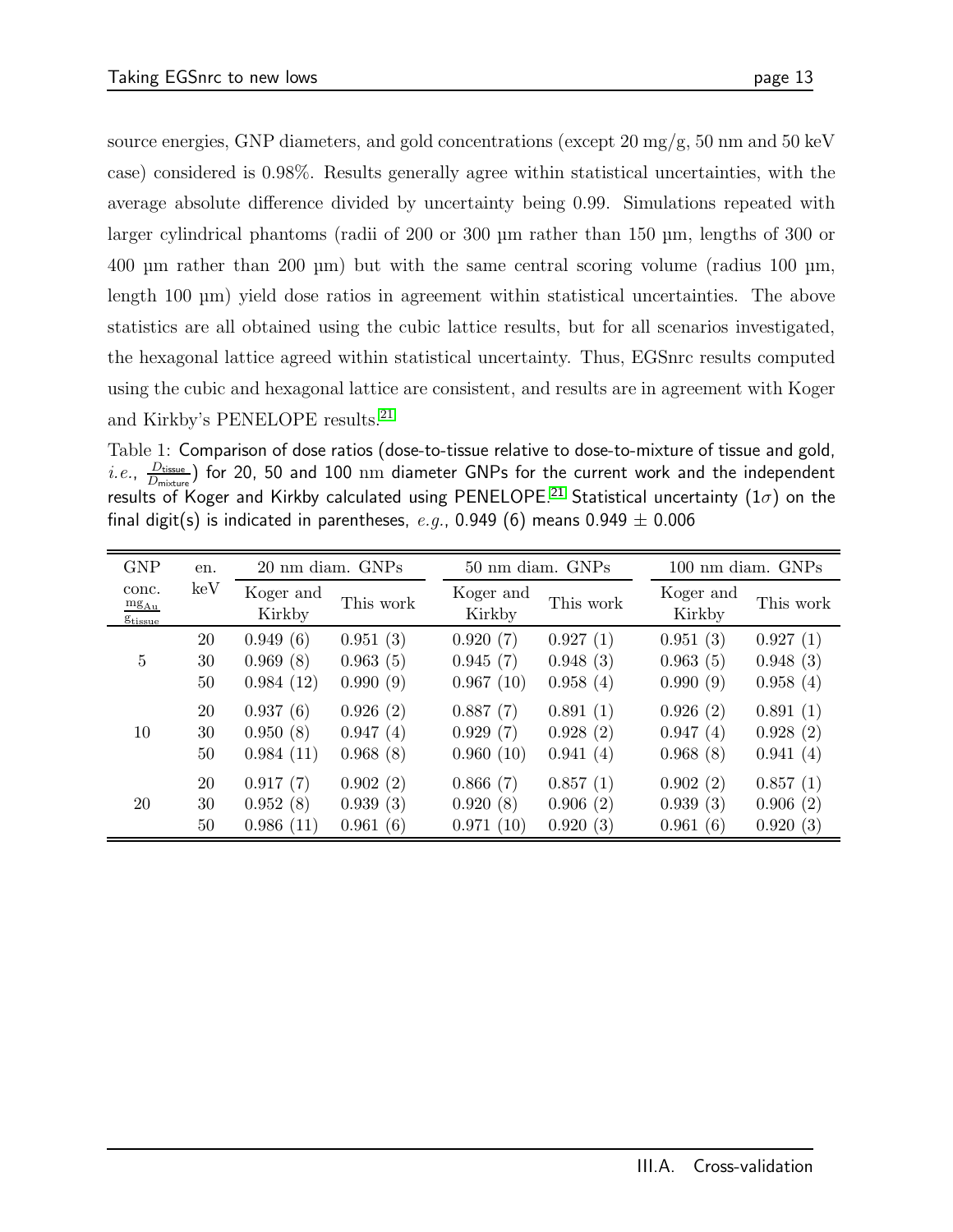### III.B. Electron Fano cavity test

Results of the Fano test are compiled in Table [2.](#page-14-0) For all cell sizes and energies investigated, Table [2](#page-14-0) with dose/history uncertainties computed to  $0.01\%$  or less, are within  $0.1\%$  of the expected value calculated with equation [\(3\)](#page-8-0). The calculated value minus the theoretical value is systematically positive.

Single cell simulations with no recursive boundaries also pass the Fano test at 20 and 30 keV energies. Results at higher energies agreed with the theoretical values but the uncertainties on nucleus and cytoplasm doses for the 50, 100, and 1000 keV simulations are well above the 0.01% threshold used above. The efficiency ratios when using recursive boundary conditions over the single cells with no recursive boundaries are compiled in Table [3.](#page-15-0) Ef- Table [3](#page-15-0) ficiency gains when using recursive boundary conditions ranged from a factor of 2.6 (small cell, 20 keV) to  $2.5 \times 10^6$  (large cell, 1 MeV) increase.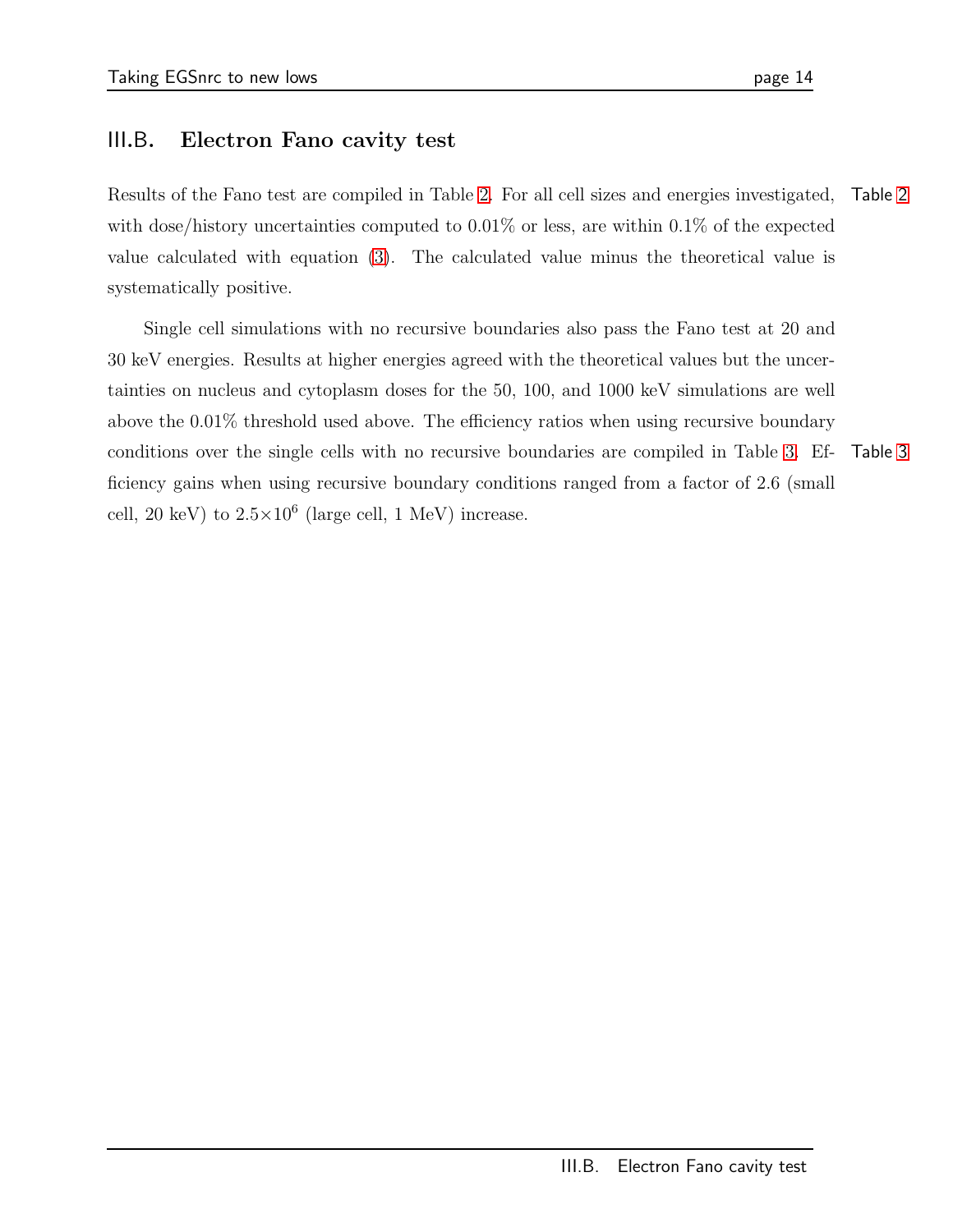<span id="page-14-0"></span>

| Size   | Region      | $20 \text{ keV}$            | $30 \text{ keV}$            | $50~\mathrm{keV}$           | $100~\mathrm{keV}$          | $1 \text{ MeV}$       |
|--------|-------------|-----------------------------|-----------------------------|-----------------------------|-----------------------------|-----------------------|
|        |             | $\mu$ Gy/hist (% $\Delta$ ) | $\mu$ Gy/hist (% $\Delta$ ) | $\mu$ Gy/hist (% $\Delta$ ) | $\mu$ Gy/hist (% $\Delta$ ) | mGy/hist $(\%\Delta)$ |
|        | nucleus     | 204.79 $(0.01\%)$           | $307.44~(0.09\%)$           | 512.21 (0.06%)              | $1023.38(0.05\%)$           | $10.243(0.05\%)$      |
| small  | cytoplasm   | $204.83(0.03\%)$            | $307.39(0.08\%)$            | $512.20(0.05\%)$            | $1024.37(0.05\%)$           | $10.233(0.06\%)$      |
|        | theoretical | 204.77                      | 307.16                      | 511.93                      | 1023.85                     | 10.239                |
|        | nucleus     | $204.28(0.01\%)$            | 306.51 $(0.04\%)$           | $510.74~(0.02\%)$           | $1021.57(0.03\%)$           | $10.216(0.03\%)$      |
| medium | cytoplasm   | $204.35(0.05\%)$            | 306.56 $(0.06\%)$           | 510.85 $(0.04\%)$           | $1021.67(0.04\%)$           | $10.205(0.08\%)$      |
|        | theoretical | 204.25                      | 306.38                      | 510.63                      | 1021.26                     | 10.213                |
|        | nucleus     | $203.26(0.03\%)$            | $304.94~(0.05\%)$           | 508.19 $(0.04\%)$           | $1016.48(0.05\%)$           | $10.166(0.06\%)$      |
| large  | cytoplasm   | $203.36(0.08\%)$            | 305.00 $(0.07\%)$           | 508.31 $(0.06\%)$           | $1016.57(0.06\%)$           | $10.169(0.09\%)$      |
|        | theoretical | 203.20                      | 304.79                      | 507.99                      | 1015.98                     | 10.160                |

| Table 2: Electron Fano cavity test results of egs_chamber dose calculations (0.01% statistical                                  |
|---------------------------------------------------------------------------------------------------------------------------------|
| uncertainty) and comparison to expected dose, $\% \Delta = \frac{\text{result} - \text{expected}}{\text{expected}} \cdot 100\%$ |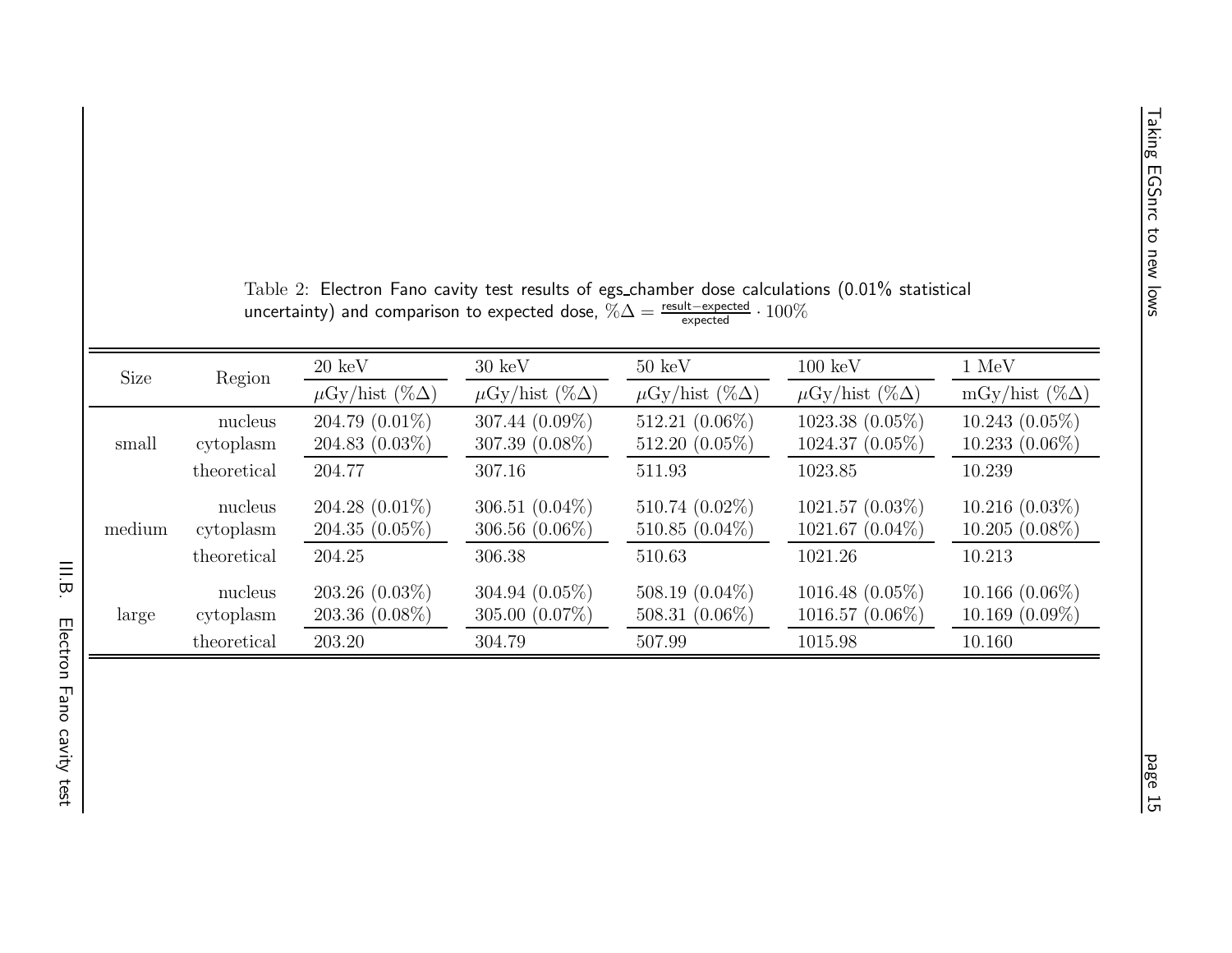<span id="page-15-0"></span>Table 3: The efficiency ratios of the single cell Fano simulations over the recursive boundary simulations for the three cell sizes with medium nucleus sizes. Estimates of efficiency are based on calculation times on a single thread AMD Ryzen 7 3800X (3.9 GHz) core. Efficiency is computed as  $\frac{1}{s^2t}$  where  $s$  is nucleus uncertainty and  $t$  is simulation time.

| energy | relative efficiency (lattice/single) |                     |                     |  |  |  |
|--------|--------------------------------------|---------------------|---------------------|--|--|--|
| keV    | small cell                           | med. cell           | large cell          |  |  |  |
| 20     | $2.6\times10^{0}$                    | $2.6\times10^{0}$   | $4.4 \times 10^{0}$ |  |  |  |
| 30     | $1.3\times10^{1}$                    | $1.3 \times 10^{1}$ | $1.5 \times 10^{1}$ |  |  |  |
| 50     | $1.2\times10^{2}$                    | $1.2\times10^{2}$   | $1.2 \times 10^{2}$ |  |  |  |
| 100    | $1.7\times10^{2}$                    | $1.6\times10^{2}$   | $1.5 \times 10^{2}$ |  |  |  |
| 1000   | $8.7\times10^5$                      | $1.6 \times 10^{6}$ | $2.5 \times 10^{6}$ |  |  |  |

# IV. Discussion

This work introduces the egs lattice geometry library, which allows for both modeling of (potentially) infinite numbers of geometries and establishing recursive boundary conditions (for Fano tests and other applications), and is used throughout much of the following validation work. EGSnrc has passed the electron Fano cavity test to a 0.1% threshold when simulating transport through a cell geometry with nanostructures. EGSnrc is demonstrated to simulate transport through nanometer geometries and score dose in microcavities as reliably as other MC codes often used for microdosimetry. The egs lattice library is currently available as a pull request on the EGSnrc GitHub distribution "develop" branch, but is planned to be incorporated into the master distribution in the future.

EGSnrc simulations were shown to be comparable to other, independent MC codes. S-value calculations performed in EGSnrc with electron cutoff energy of 1 keV (42 nm range in water<sup>[34](#page-20-8)</sup>) have good agreement with the calculations of Sefl et  $al^{20}$  $al^{20}$  $al^{20}$  (Geant4-DNA, 7.4 eV cutoff) for source energies ranging 1-100 keV. The agreement between the ratios of dose-totissue containing GNPs over dose to the homogeneous tissue/gold blend calculated in EGSnrc (Table [1\)](#page-12-0) and those calculated by Koger and Kirkby<sup>[21](#page-19-5)</sup> in PENELOPE (electron cutoff energy of 100 eV) demonstrates EGSnrc's (and egs lattice's) ability to model nanostructures and further validates its ability to score dose in microscopic cavities.

Beyond the cross-validation, the electron Fano cavity test on a cell containing GNPs shows transport consistency results with EGSnrc when tested against analytical dose calculations. The Fano test demonstrates two things when simulating GNPs in EGSnrc, (1) the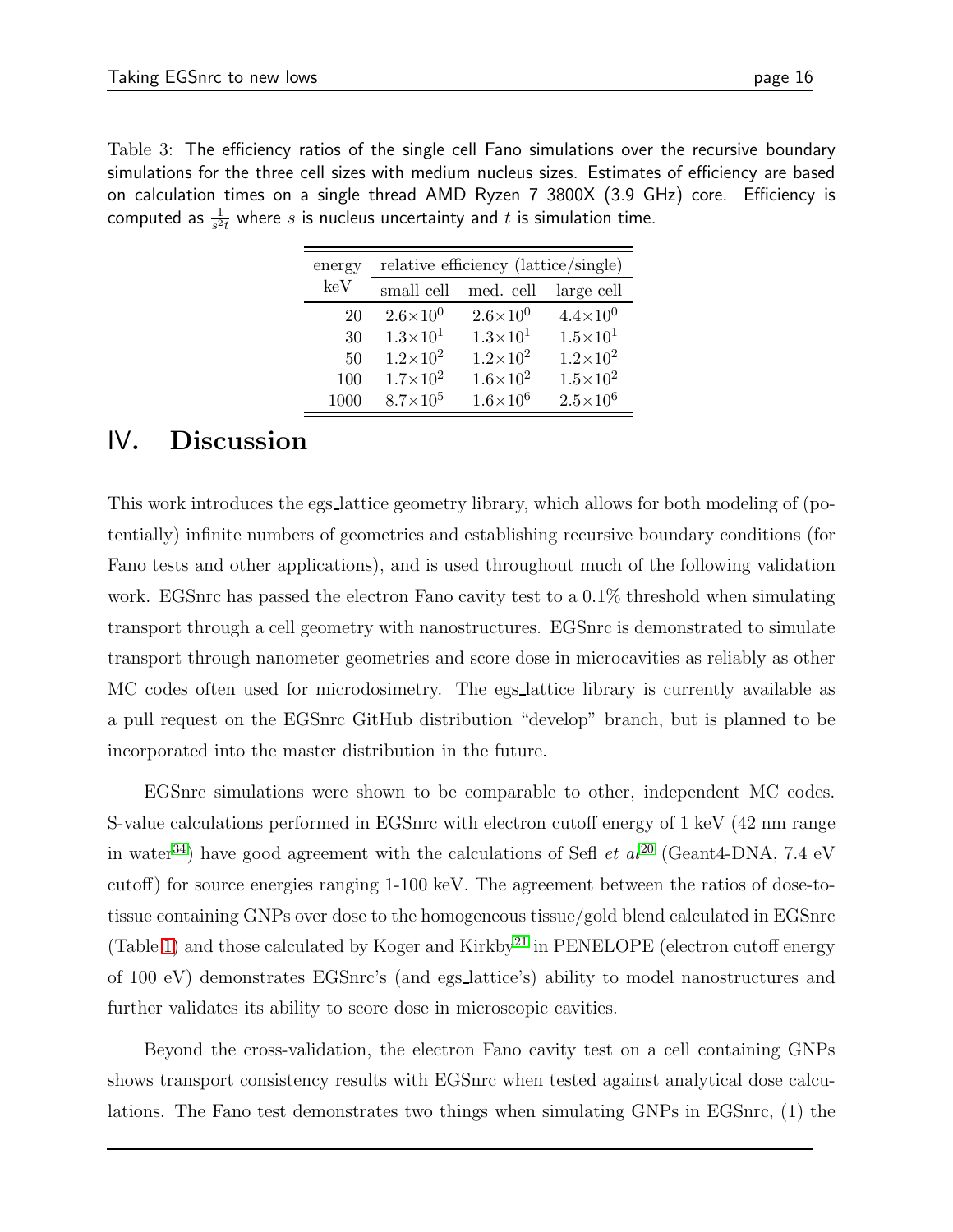1 keV cutoff does not impact measured cellular dose values which are within 0.1% of their expected value even if the cell contains GNPs, and (2) EGSnrc's electron transport algorithm maintains ideal CPE conditions even when transporting through thousands of GNPs with chord lengths of only a few nanometers.

The electron Fano cavity test<sup>[22](#page-19-6)</sup> is chosen for this work over a more traditional approach of a regenerative photon simulation<sup>[9](#page-18-4)</sup> for efficiency gains. The cell geometries tested are very small and complex (relative to a simple cavity) and the  $\langle 0.01\%$  uncertainties on calculations are very computationally intensive. The electron Fano cavity test allows for the use of the recursive boundary conditions in EGSnrc, which (with the geometry specifications in Section II.[C](#page-8-1).) ensure that 3-27% of the total simulation volume is occupied by the cell; this fraction could be further increased for more efficiency for each different cell size (if required). The electron Fano cavity test results agree with the 0.1% threshold found for EGSnrc using the more traditional (regenerative photon) Fano test on ionization chambers<sup>[9,](#page-18-4)24</sup> (independent of electron transport step size), even lower than the  $0.3\%$  threshold in Geant $4^{35}$  $4^{35}$  $4^{35}$  (step size parameters:  $dRoverRange=0.01$ ,  $finalRange=0.1$ ) and 0.2-0.4% threshold for PENELOPE<sup>[31](#page-20-5)</sup> (step parameters:  $C1 = C2 = 0.02$ ,  $WCC = 0.002E_0$  and  $WCR = 0.0002E_0$  for initial energy  $E_0$ ). A recent study by Lee *et al*<sup>[36](#page-20-10)</sup> using the electron Fano cavity test on ionization chambers for the purposes of magnetic field testing found that the electron Fano cavity test passed to the same thresholds as above for Geant4, PENELOPE, and EGSnrc as the regenerative photon tests when the magnetic field was set to zero.

Both EGSnrc and the new egs lattice geometry operate reliably when scoring in µm-scale targets, which, with their combined efficiency, open up new avenues of research. Previously, a prototype of the egs\_lattice geometry was used to simulate over  $6\times10^{15}$  GNPs within a  $\sim$ 25 cm<sup>3</sup> volume.<sup>[7](#page-18-2)</sup> This geometry would have taken over eight million terabytes of memory to model each GNP conventionally, which would have been unworkable on the 4 GB of memory per core available. Even within this work, egs lattice has allowed for modeling of an infinite number of cells (each of which also contain tens of thousands of GNPs) to achieve Fano test results up to  $2.52 \times 10^6$  times faster than alternate methods, which allowed for Fano test simulations at energies as high as 1 MeV; these tests would have been computationally infeasible without recursive boundary conditions. The new egs lattice geometry could also be employed in new fields, beyond GNPT, such as modeling biological micro-structures  $(e.g.,)$ cells, trabeculae, and alveoli) on large scales, or modeling large detectors with many repeated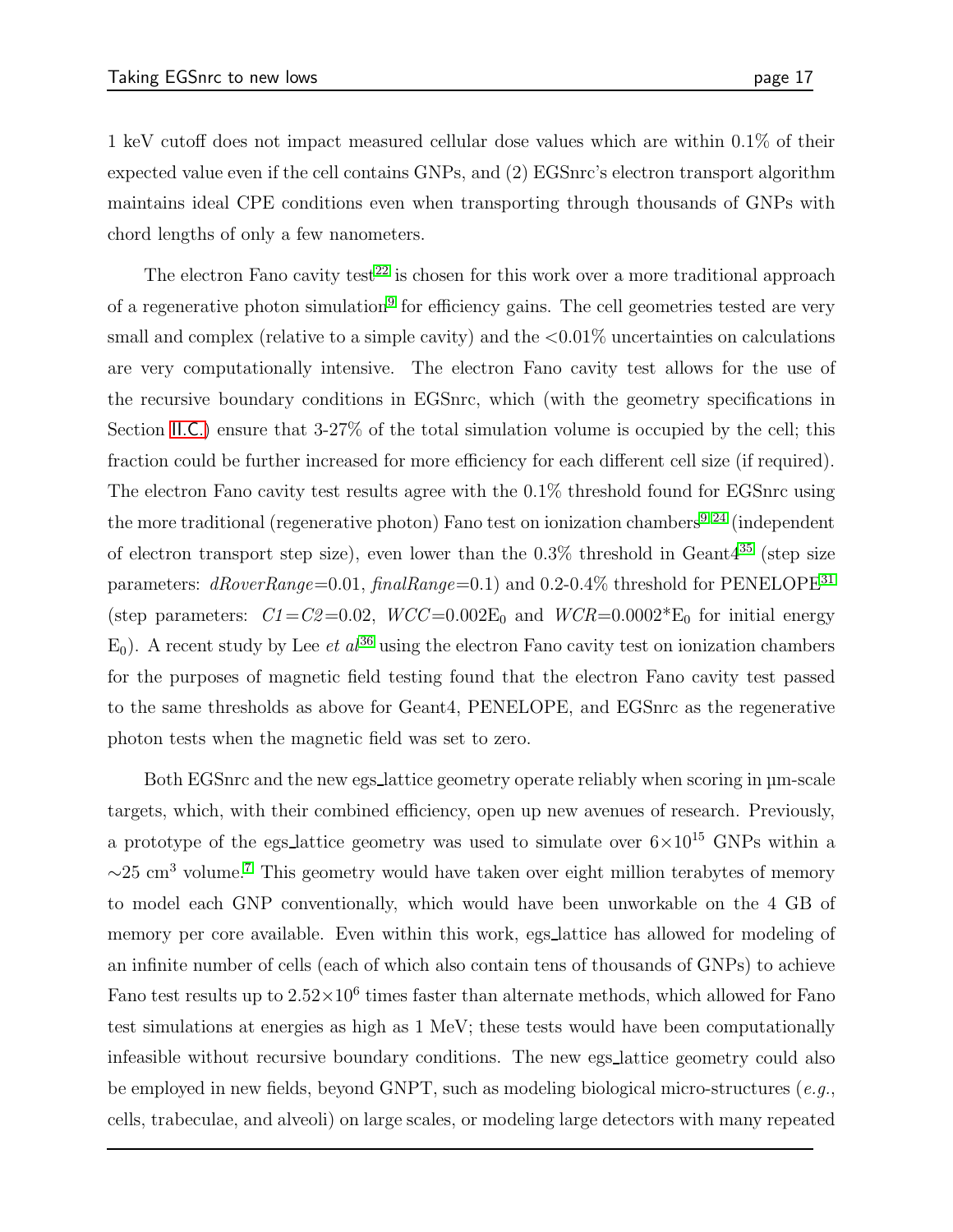elements very efficiently.

# V. Conclusion

A new lattice geometry library, egs lattice, was introduced into the egspp geometry package of EGSnrc. The lattice geometry, as well as EGSnrc in general, underwent testing in this work to demonstrate reliability within microscopic geometries. EGSnrc results scoring cell dose and dose ratios to microcavities containing GNPs agreed with independent calculations in Geant4-DNA<sup>[20](#page-19-4)</sup> and PENELOPE,<sup>[21](#page-19-5)</sup> respectively. EGSnrc with the added lattice geometries also passes the Fano cavity test (sub-0.1% error) for a complex geometry comprised of a cell and GNPs, a test made possible using the recursive boundary conditions established using a cubic lattice to achieve efficiency gains of a factor of over a million in some cases. Thus, EGSnrc can reliably calculate cell energy deposition and simulate radiation transport through GNPs. This reliability, along with much of EGSnrc's inherit efficiency when mod-eling accurate electron transport,<sup>[11](#page-18-7)</sup> makes EGSnrc an excellent choice for investigations on short length scales and opens the door for further EGSnrc applications.

# Acknowledgments

The authors acknowledge support from the Kiwanis Club of Ottawa Medical Foundation and Dr. Marwah, the Natural Sciences and Engineering Research Council of Canada (NSERC), Canada Research Chairs (CRC) program, an Early Researcher Award from the Ministry of Research and Innovation of Ontario, and the Carleton University Research Office, as well as access to computing resources from Compute/Calcul Canada and the Shared Hierarchical Academic Research Computing Network (SHARCNET). The authors declare that they do not have any conflict of interest.

# <span id="page-17-0"></span>References

<sup>1</sup> A. Mesbahi, F. Jamali, and N. Gharehaghaji, Effect of photon beam energy, gold nanoparticle size and concentration on the dose enhancement in radiation therapy, Bioimpacts 3, 29 (2013).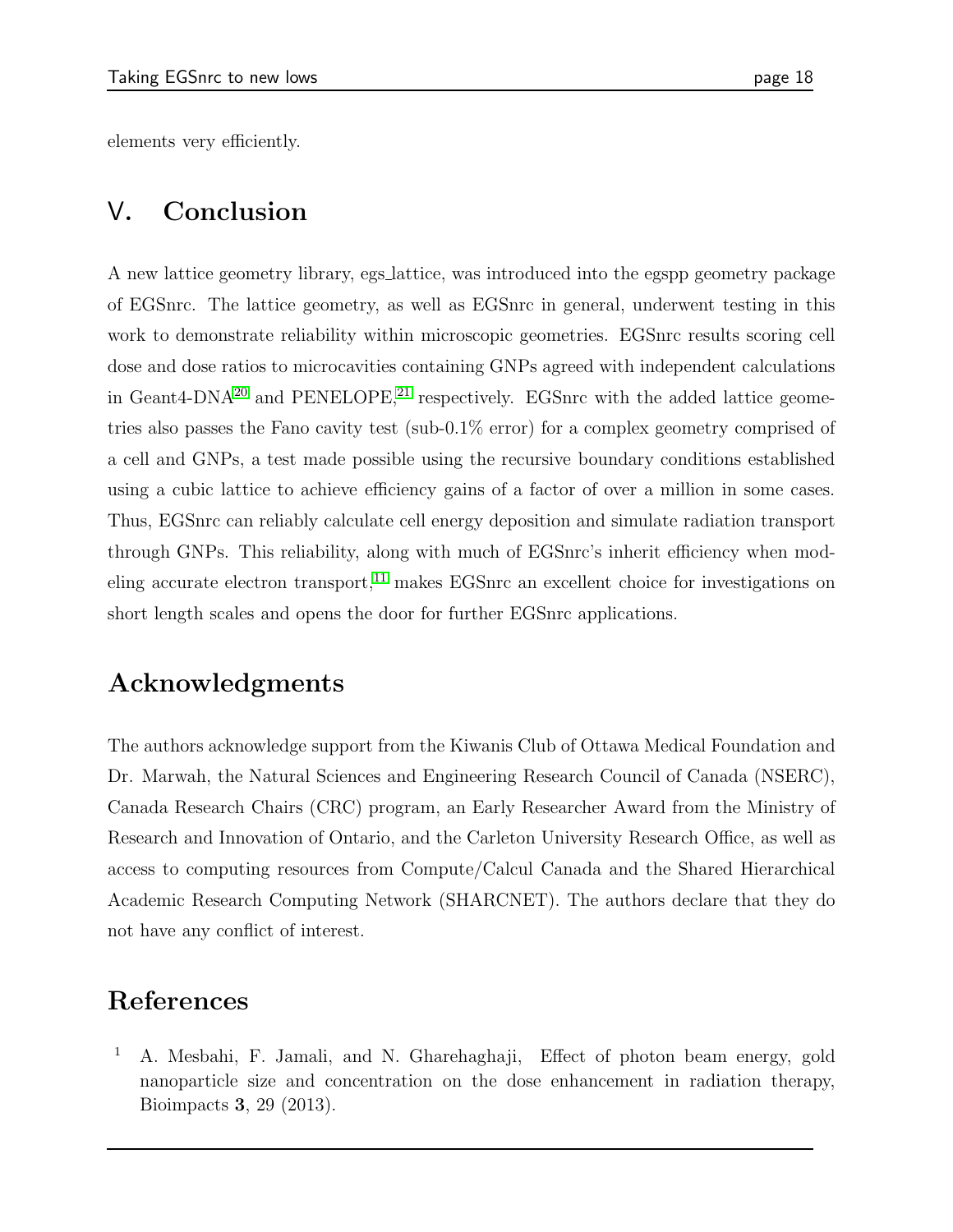- <sup>2</sup> M. Ghorbani, D. Pakravan, M. Bakhshabadi, and A. S. Meigooni, Dose enhancement in brachytherapy in the presence of gold nanoparticles: a Monte Carlo study on the size of gold nanoparticles and method of modelling, Nukleonika 57, 401–406 (2012).
- <sup>3</sup> M. Ghorbani, M. Bakhshabadi, A. Golshan, and C. Knaup, Dose enhancement by various nanoparticles in prostate brachytherapy, Australasian Physical & Engineering Sciences in Medicine 36, 431–440 (2013).
- <sup>4</sup> S. X. Zhang, J. Gao, T. A. Buchholz, Z. Wang, M. R. Salehpour, R. A. Drezek, and T.-K. Yu, Quantifying tumor-selective radiation dose enhancements using gold nanoparticles: a monte carlo simulation study, Biomedical microdevices 11, 925–933 (2009).
- <span id="page-18-0"></span><sup>5</sup> M. T. B. Toossi, M. Ghorbani, M. Mehrpouyan, F. Akbari, L. S. Sabet, and A. S. Meigooni, A Monte Carlo study on tissue dose enhancement in brachytherapy: a comparison between gadolinium and gold nanoparticles, Australasian Physical & Engineering Sciences in Medicine 35, 177–185 (2012).
- <span id="page-18-1"></span><sup>6</sup> Z. Cai, J. Pignol, N. Chattopadhyay, Y. L. Kwon, E. Lechtman, and R. M. Reilly, Investigation of the effects of cell model and subcellular location of gold nanoparticles on nuclear dose enhancement factors using Monte Carlo simulation, Med. Phys. 40, 114101 (2013).
- <span id="page-18-2"></span> $\frac{7}{1}$  M. P. Martinov and R. M. Thomson, Heterogeneous multiscale Monte Carlo simulations for gold nanoparticle radiosensitization, Med. Phys. 44, 644–653 (2017).
- <span id="page-18-3"></span><sup>8</sup> D. W. O. Rogers and I. Kawrakow, Monte Carlo calculated correction factors for primary standards of air-kerma, Med. Phys.  $30, 521 - 543$  (2003).
- <span id="page-18-4"></span>9 I. Kawrakow, Accurate condensed history Monte Carlo simulation of electron transport. II. Application to ion chamber response simulations, Med. Phys. 27, 499 – 513 (2000).
- <sup>10</sup> B. R. B. Walters, J. Treurniet, D. W. O. Rogers, and I. Kawrakow, QA tests and comparisons of the EGSnrc system with EGS4, Technical Report PIRS–703, National Research Council Canada, Ottawa, Canada, 2000.
- <span id="page-18-7"></span><sup>11</sup> J. P. Archambault and E. Mainegra-Hing, Comparison between EGSnrc, Geant4, MCNP5 and Penelope for mono-energetic electron beams, Phys. Med. Biol. 60, 4951 – 4962 (2015).
- <span id="page-18-5"></span><sup>12</sup> V. N. Malkov and D. W. O. Rogers, Charged particle transport in magnetic fields in EGSnrc, Med. Phys. 43, 4447–4458 (2016).
- <span id="page-18-6"></span> $13$  R. M. Thomson, Å. Carlsson Tedgren, and J. F. Williamson, On the biological basis for competing macroscopic dose descriptors for kilovoltage dosimetry: cellular dosimetry for brachytherapy and diagnostic radiology, Phys. Med. Biol. 58, 1123 – 1150 (2013).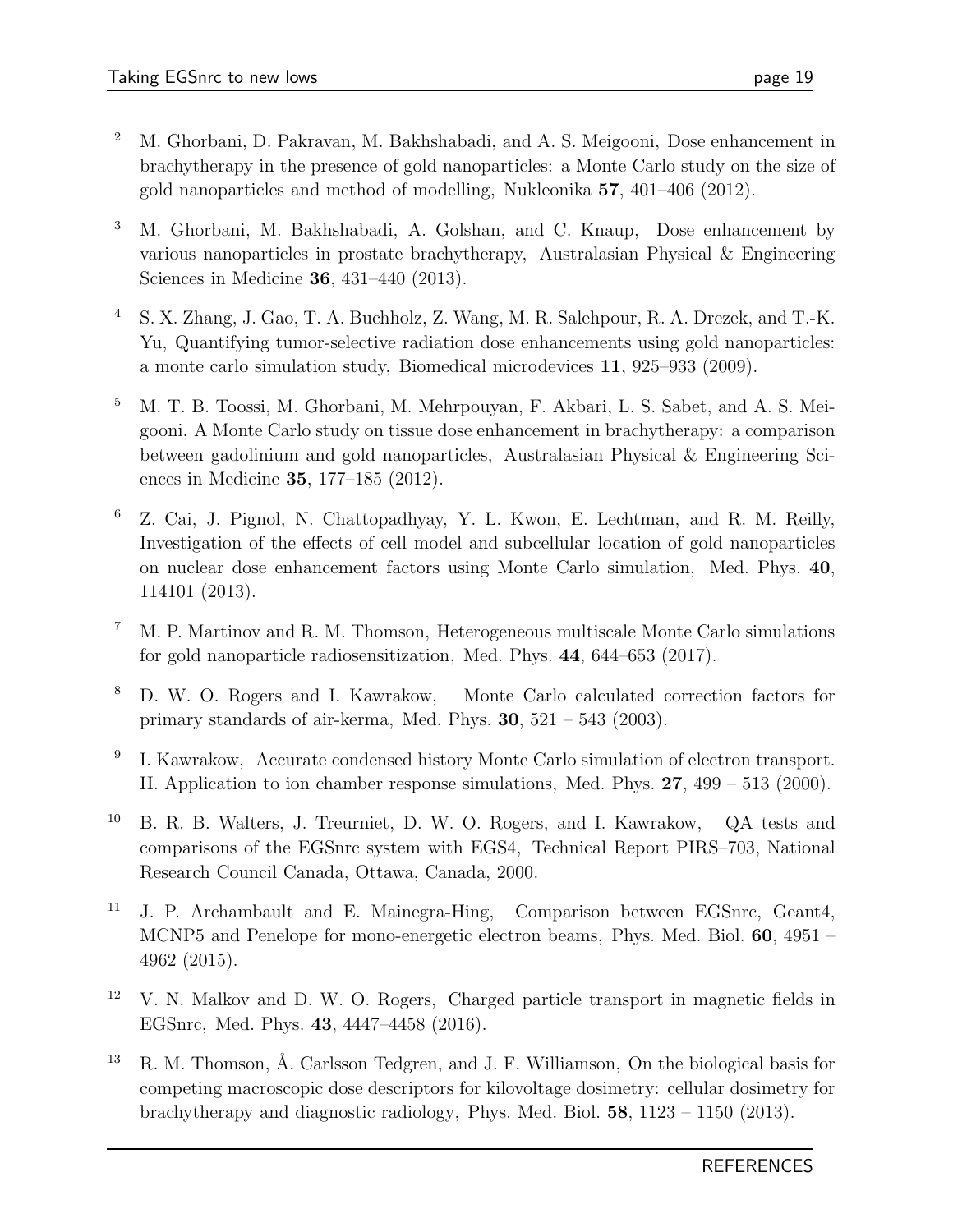- <sup>14</sup> P. Oliver and R. M. Thomson, Investigating energy deposition within cell populations using Monte Carlo simulations, Physics in Medicine & Biology  $63$ , 155018 (2018).
- <span id="page-19-0"></span><sup>15</sup> P. A. Oliver and R. M. Thomson, Investigating energy deposition in glandular tissues for mammography using multiscale Monte Carlo simulations, Med. Phys. 46, 1426–1436 (2019).
- <span id="page-19-1"></span> $16$  E. S. M. Ali and D. W. O. Rogers, Benchmarking EGSnrc in the kilovoltage energy range against experimental measurements of charged particle backscatter coefficients, Phys. Med. Biol. 53, 1527 – 1543 (2008).
- <span id="page-19-2"></span><sup>17</sup> F. Verhaegen, B. Reniers, F. Deblois, S. Devic, J. Seuntjens, and D. Hristov, Dosimetric and microdosimetric study of contrast-enhanced radiotherapy with kilovolt x-rays, Phys. Med. Biol. 50, 3555–3569 (2005).
- <sup>18</sup> A. Syme, C. Kirkby, B. Fallone, and S. McQuarrie, Monte Carlo investigation of single cell beta dosimetry for intraperitoneal radionuclide therapy, Phys. Med. Biol. 49, 1959  $-1972(2004).$
- <span id="page-19-3"></span><sup>19</sup> P. A. Oliver and R. M. Thomson, Microdosimetric considerations for radiation response studies using Raman spectroscopy, Med. Phys. 45, 4734–4743 (2018).
- <span id="page-19-4"></span><sup>20</sup> M. Šefl, S. Incerti, G. Papamichael, and D. Emfietzoglou, Calculation of cellular S-values using Geant4-DNA: the effect of cell geometry, Appl. Radiat. Is. 104, 113–123 (2015).
- <span id="page-19-5"></span><sup>21</sup> B. Koger and C. Kirkby, A method for converting dose-to-medium to dose-to-tissue in Monte Carlo studies of gold nanoparticle-enhanced radiotherapy, Phys. Med. Biol. 61, 2014–2024 (2016).
- <span id="page-19-6"></span><sup>22</sup> H. Bouchard, J. de Pooter, A. Bielajew, and S. Duane, Reference dosimetry in the presence of magnetic fields: conditions to validate Monte Carlo simulations, Phys. Med. Biol. 60, 6639 – 6654 (2015).
- <span id="page-19-7"></span><sup>23</sup> U. Fano, Note on the Bragg-Gray cavity principle for measuring energy dissipation, Radiat. Res. 1, 237 – 240 (1954).
- <span id="page-19-8"></span><sup>24</sup> J. P. Seuntjens, I. Kawrakow, J. Borg, F. Hobeila, and D. W. O. Rogers, Calculated and measured air-kerma response of ionization chambers in low and medium energy photon beams, in Recent developments in accurate radiation dosimetry, Proc. of an Int'l Workshop, edited by J. P. Seuntjens and P. Mobit, pages  $69 - 84$ , Medical Physics Publishing, Madison WI, 2002.
- <span id="page-19-9"></span><sup>25</sup> I. Kawrakow, E. Mainegra-Hing, D. W. O. Rogers, F. Tessier, and B. R. B. Walters, The EGSnrc Code System: Monte Carlo simulation of electron and photon transport, NRC Technical Report PIRS-701 v4-2-3-2, National Research Council Canada, Ottawa, Canada.